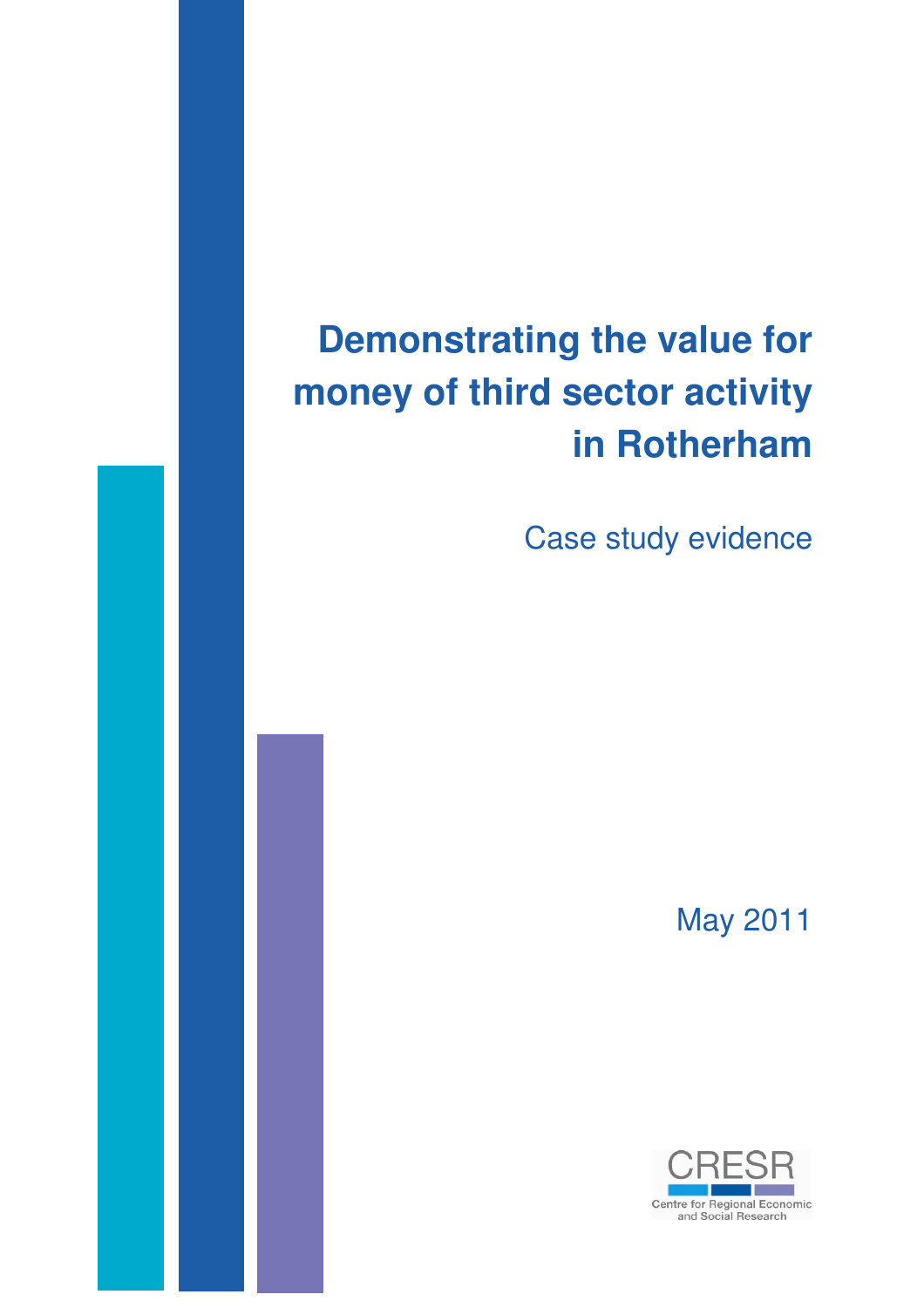# **Demonstrating the value for money of third sector activity in Rotherham**

Case study evidence

**Centre for Regional Economic and Social Research Sheffield Hallam University** 

> Chris Dayson Ian Wilson

> > May 2011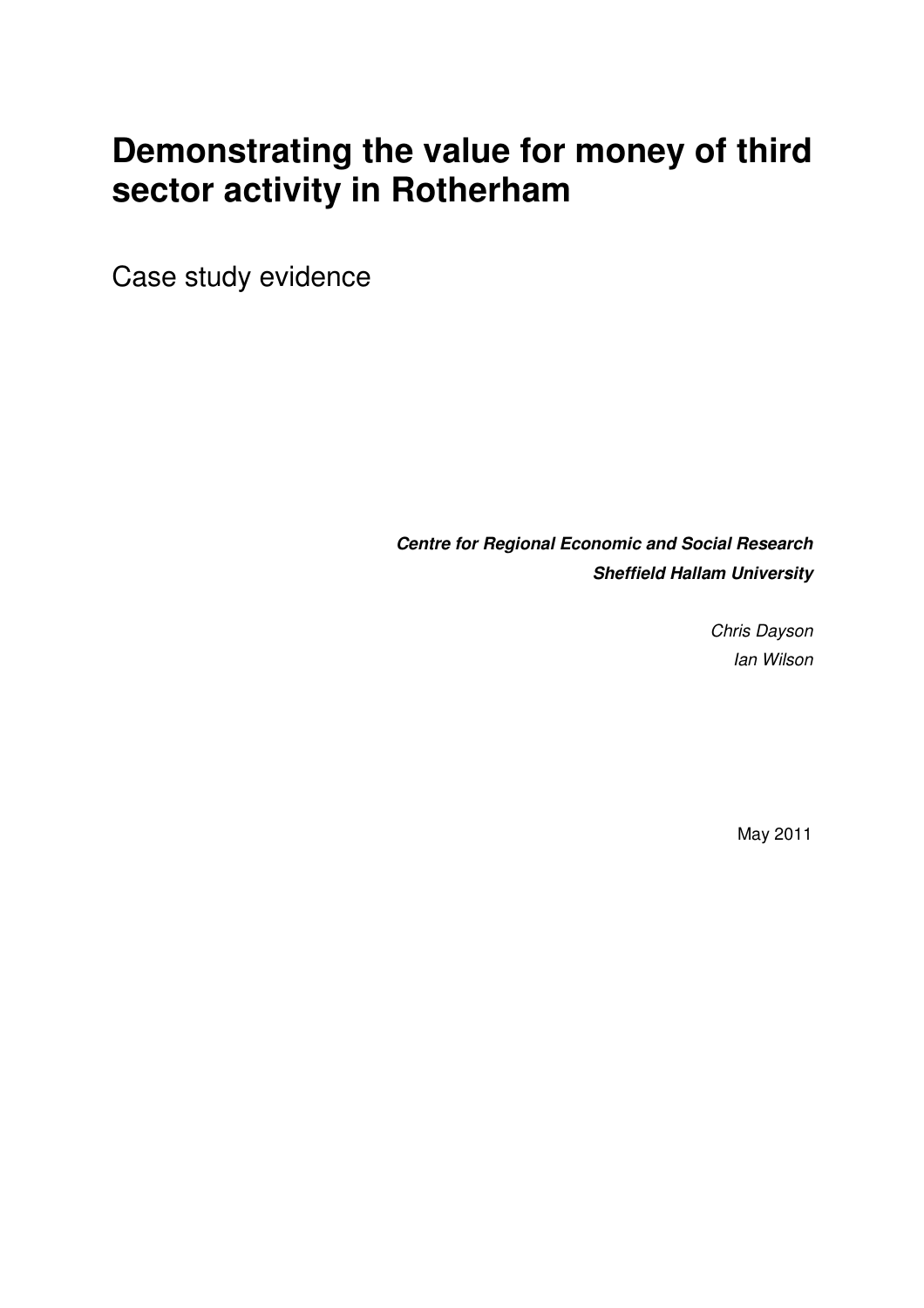# **Acknowledgements**

This research has been undertaken by the Centre for Regional Economic and Social Research (CRESR) at Sheffield Hallam University on behalf of the Rotherham Infrastructure Network (RIN) and funded through a grant from South Yorkshire Community Foundation. In completing the research we are particularly grateful to both case study organisations that gave a considerable amount of their time and made available their in support of this study.

#### **Contact information**

| For CRESR |                                                                                                  | For RIN  |                                                                                        |
|-----------|--------------------------------------------------------------------------------------------------|----------|----------------------------------------------------------------------------------------|
| Name:     | Chris Dayson<br><b>Research Associate</b>                                                        | Name:    | Shafiq Hussain<br>Director of Partnerships and Programmes                              |
| Address:  | Unit 10 Science Park<br><b>City Campus</b><br><b>Howard Street</b><br>Sheffield<br><b>S1 1WB</b> | Address: | <b>Voluntary Action Rotherham</b><br>The Spectrum<br>Coke Hill<br>Rotherham<br>S60 2HX |
| Tel:      | 0114 2254173                                                                                     | Tel:     | 01709 834458                                                                           |
| Email:    | c.dayson@shu.ac.uk                                                                               | Email:   | shafig.hussain@varotherham.org.uk                                                      |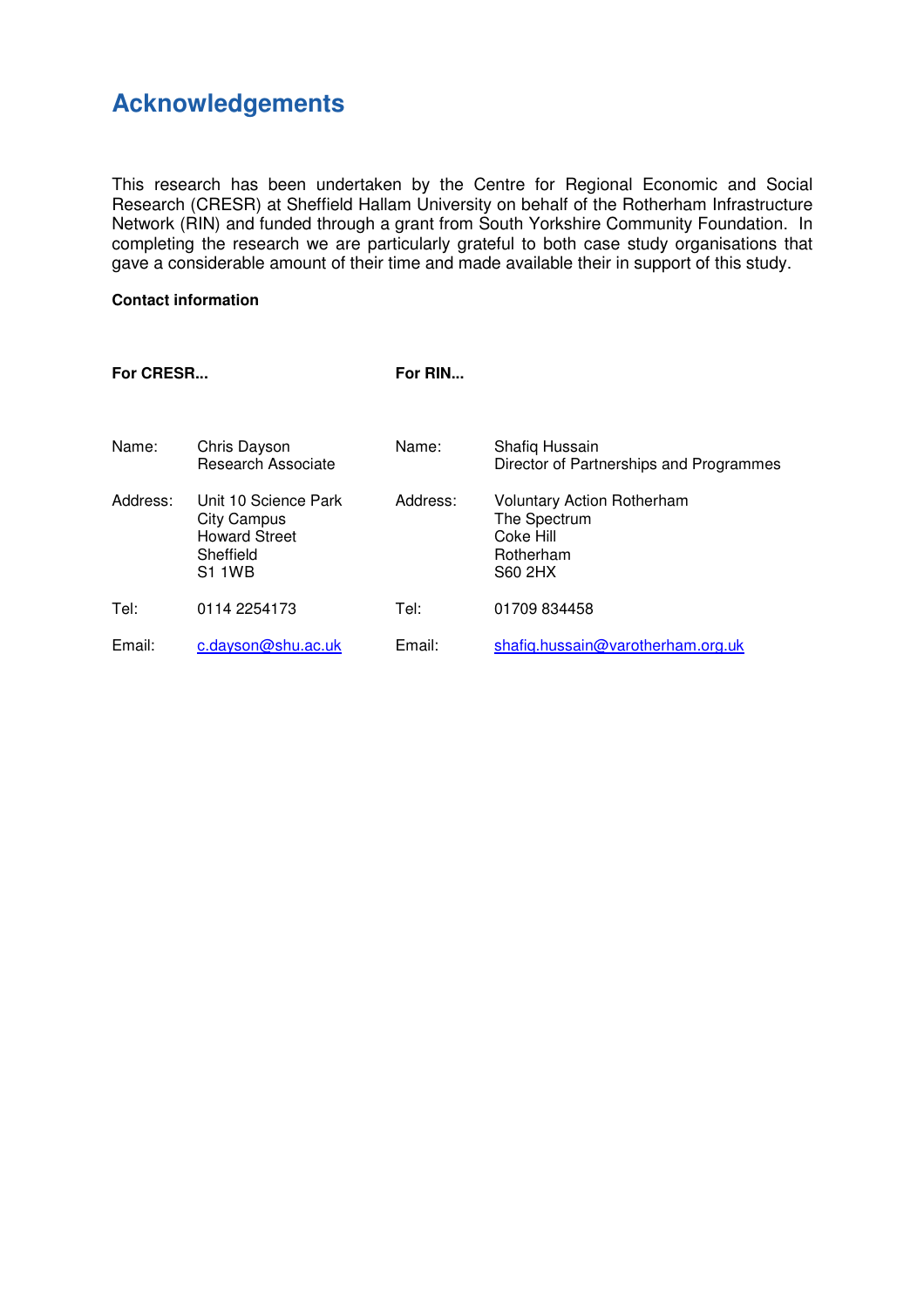# **Contents**

| 1. |      |                                                                   |  |
|----|------|-------------------------------------------------------------------|--|
|    | 1.1. |                                                                   |  |
|    | 1.2. |                                                                   |  |
|    | 1.3. |                                                                   |  |
| 2. |      |                                                                   |  |
|    | 2.1. | Case Study 1: Age Concern Rotherham Hospital Aftercare Service  4 |  |
|    | 2.2. |                                                                   |  |
| 3. |      |                                                                   |  |
|    | 3.1. | Case study 1: Age Concern Rotherham Hospital Aftercare Service5   |  |
|    | 3.2. |                                                                   |  |
| 4. |      |                                                                   |  |
|    | 4.1. | Case study 1: Age Concern Rotherham Hospital Aftercare Service  9 |  |
|    | 4.2. |                                                                   |  |
| 5. |      |                                                                   |  |
|    | 5.1. |                                                                   |  |
|    | 5.2. | How do third sector organisations provide value for money?  13    |  |
|    | 5.3. |                                                                   |  |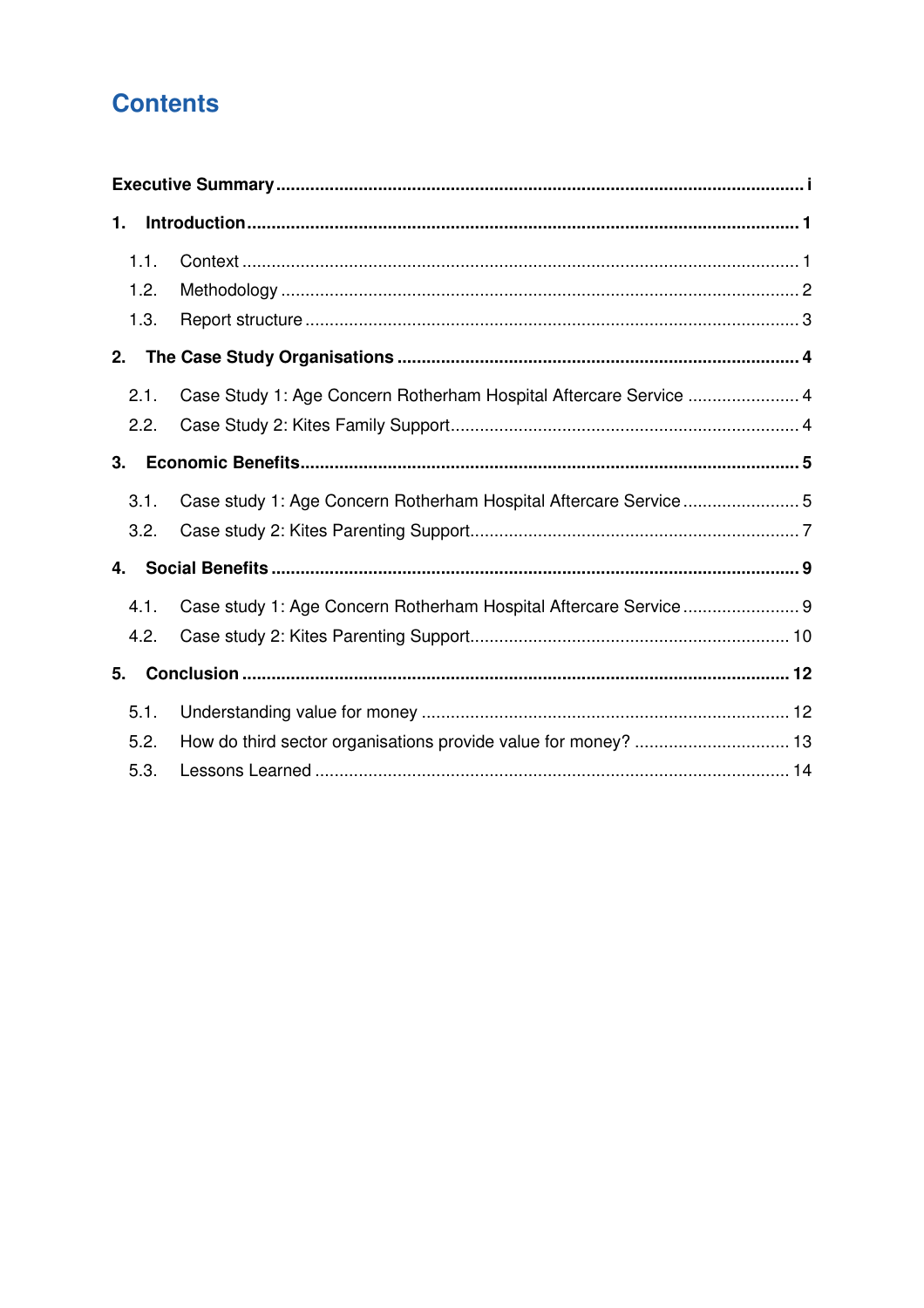

# **Executive Summary**

#### **Introduction**

This report provides the findings of independent academic research aimed at understanding the value for money of third sector activity in Rotherham. The research was undertaken by the Centre for Regional Economic and Social Research (CRESR) at Sheffield Hallam University on behalf of the Rotherham Infrastructure Network (RIN) and funded through a grant from South Yorkshire Community Foundation.

#### **Context**

Government policy has consistently encouraged the involvement of third sector organisations in the delivery of public services motivated by the notion that the third sector is uniquely positioned to provide 'value for money'. In addition, local public sector bodies are under a general duty of best value to ensure continuous improvement in the way in which provide services, having regard to a combination of economy, efficiency and effectiveness.

However, there is a feeling within the third sector in Rotherham that implementation of the policy of involving third sector organisations in public service delivery, particularly when they represent a genuine value for money option, has not been applied consistently at a local level. In response, public sector officials have claimed that there is insufficient evidence available to them that the third sector can actually provide them with value for money when they are making decisions about the delivery of local public services.

Against this background this research represents a first step in developing the evidence base for demonstrating the value for money of third sector activities in Rotherham. It provides detailed evidence from two in depth case studies of local organisations and highlights the ways in which both provide economic and social benefits for each of their stakeholders.

#### **Understanding Value for Money**

'Value for money' is about the extent to which the resources expended can be justified on the basis of what is achieved. It is a combination of three factors against which options for delivering a particular service, project or programme can be compared:

- **EXCOMBURY:** the level of resources required to produce an input
- **efficiency:** the relationship between the inputs used to deliver a service and the level of activities delivered (the output)
- **effectiveness:** the relationship between the intended and actual outcomes of a service, project, or programme.

The most economic services will produce the highest number of inputs for the resources available; the most *efficient* services will deliver the highest ratio of outputs to inputs; the most effective services will produce the largest number or quality of outcomes for beneficiaries.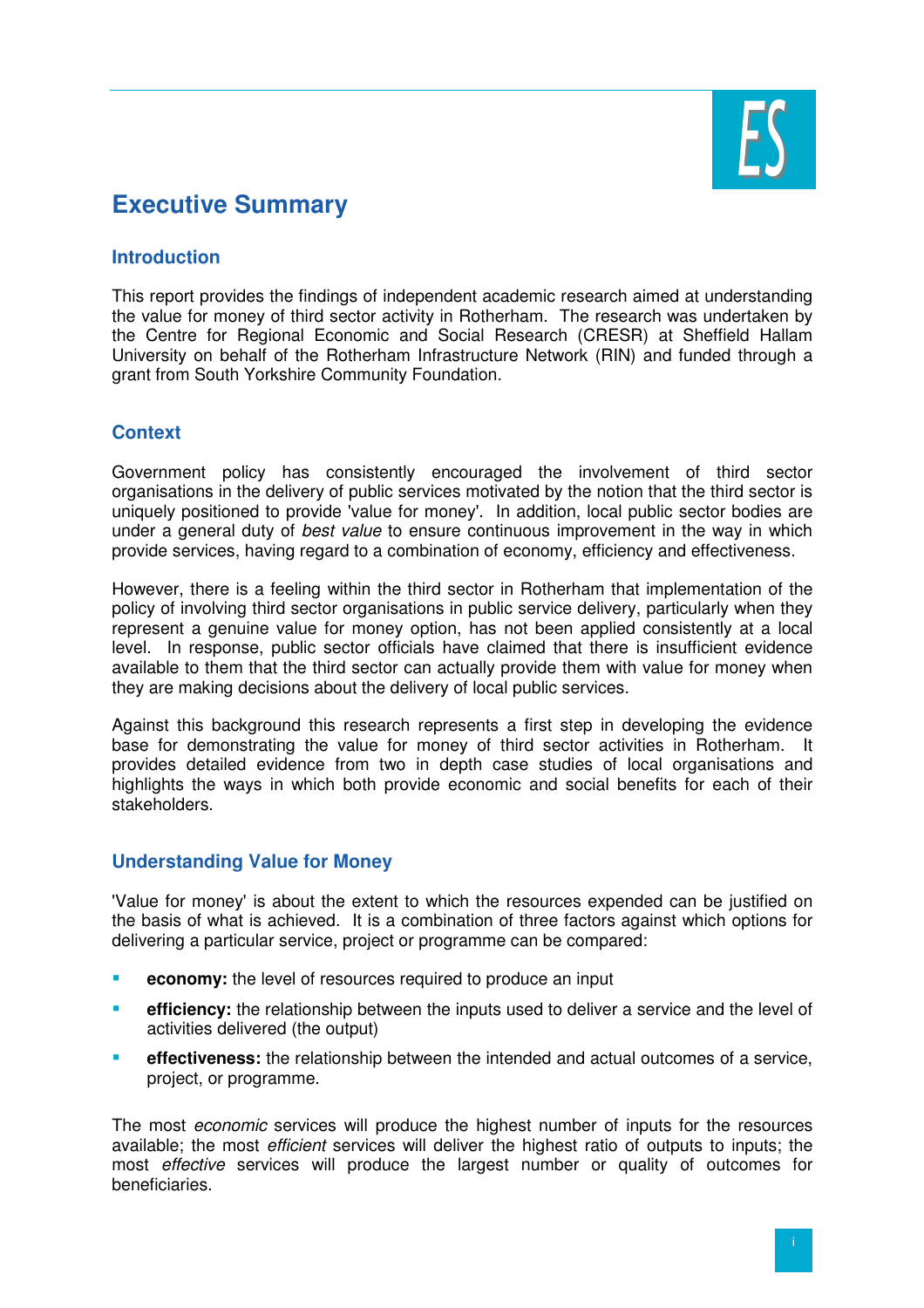A proper consideration of value for money needs to consider all three of these factors to reach a balanced view of the level of economy, efficiency and effectiveness necessary in the delivery of a service. This value for money 'balancing act' is a key feature of public sector commissioning and procurement processes so it is important that third sector organisations can demonstrate that their services provide a mix of economy, efficiency and effectiveness in a way that is relevant to key public sector stakeholders. Likewise there is a challenge for public sector bodies to fully understand how different third sector providers can deliver value for money in support of policy priorities.

#### **The case studies**

The research focussed on two in depth case studies with local third sector organisations:

- Age Concern Rotherham and their Hospital Aftercare Service
- Kites Parenting Support and their deliver of Triple P training

The organisations were selected to provide examples in two key areas of preventative services, both in terms of third sector activity and local public sector strategic priorities. They were also selected to provide one example of one third sector service that was delivered under contract to the public sector (Age Concern Rotherham) and one example that was funded through non-public sector resources (Kites).

#### **Key Findings**

Evidence from the case studies suggests that third sector organisations can deliver against all three value for money factors in different ways and in different contexts. Evidence from each case study is discussed more detail below.

#### **Economy of input**

Third sector organisations can provide **economy of input,** for example, by utilising volunteers and having low management and overhead costs relative to larger providers:

- **Age Concern Rotherham delivers the Aftercare service with input from volunteers** amounting to 16 hours each week. The economic value of this volunteering is estimated to be almost £5 thousand per year, meaning that the public sector resources provided for the project are enhanced by more than three per cent
- Kites service is provided with relatively low management costs and overheads: the small size of the organisation means it is able to operate a flat management structure and operate from its own premises at relatively low cost. It seems unlikely that local authorities would be able to provide similar economies due to additional layers of management and higher overheads.

It is likely that these examples can be transferred to the third sector in the area: previous research has highlighted the large number of volunteers that contribute to the sector in Rotherham and that a majority of organisations are comparatively small.

#### **Efficiency of output**

Third sector organisations can provide **efficiency of output,** for example by supporting larger numbers of clients within the resources available, or by providing preventative services that reduce the burden on expensive public services: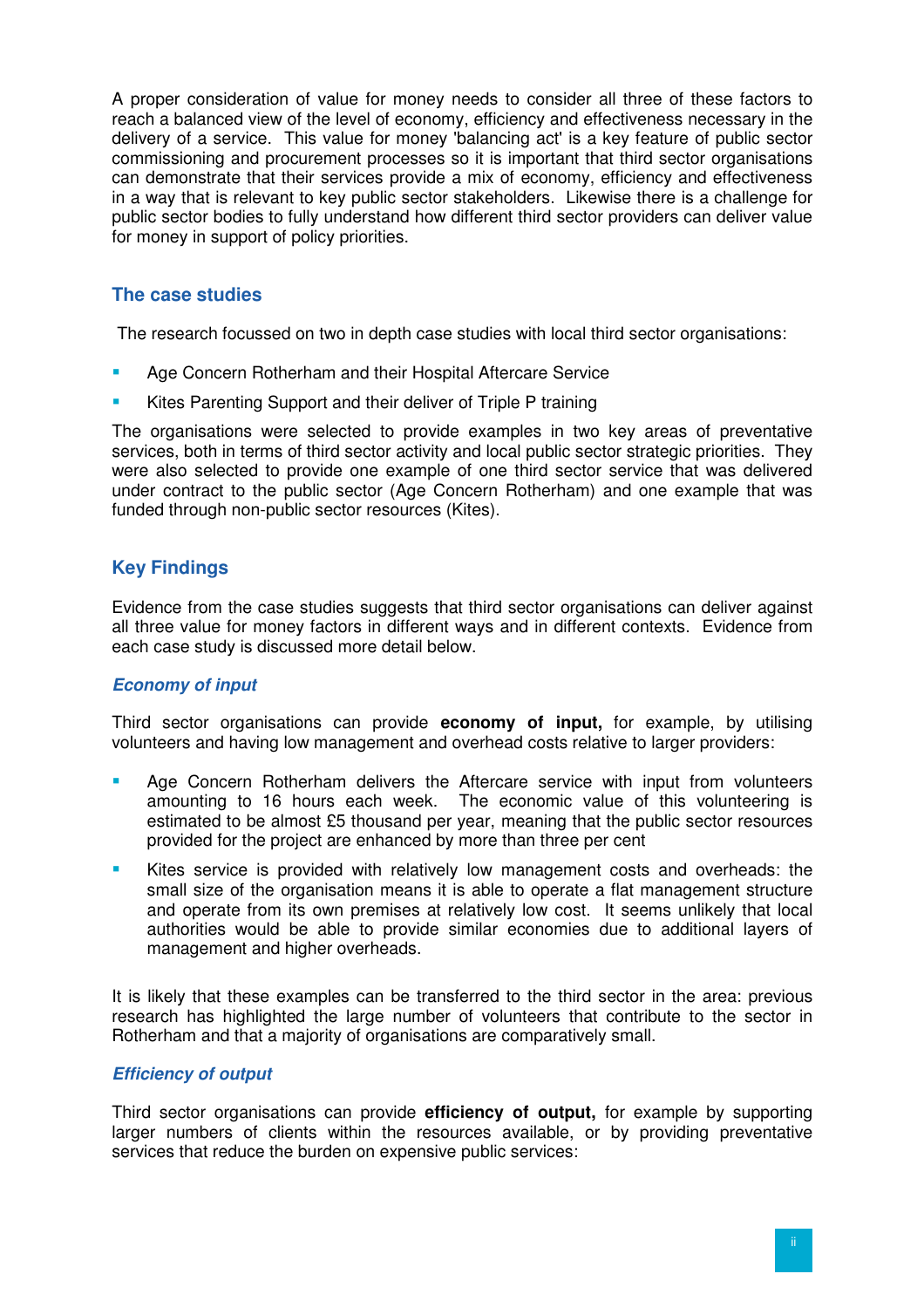- Age Concern Rotherham's Aftercare service saves the public sector money through reductions in the number of bed days required by Rotherham General Hospital worth between £47 thousand and £74 thousand a year, and reductions in hospital transport costs worth between £9 thousand and £18 thousand per year
- Kites delivery of Triple P was found to be about fifty per cent more cost efficient than the average cost-efficiency of Triple P delivered by local authorities through the PEIP, representing a potential saving of nearly £900 for every parent starting the programme and about £1,150 for every parent successfully completing the programme.

An interesting point to note is that although both organisations deliver outputs that present efficiency gains for the public sector: in the case of Age Concern Rotherham these were realised because the service was commissioned by the public sector locally but in the case of Kites they were not realised because their activities were not publicly funded.

#### **Effectiveness of outcome**

Third sector organisations can provide **effectiveness of outcome,** for example by delivering services that lead to improvements in well-being for people from often vulnerable groups. Both case studies organisations were found to have supported improvements in the personal well-being of the respective clients. Assuming that these improvements in well-being are sustained in a majority of clients a range of further public sector benefits can be estimated:

- Anecdotal evidence from public sector stakeholders in the Age Concern Aftercare service suggested that clients were less likely to be readmitted to hospital and make less use of other primary care services than older people not in receipt of such support. Drawing on evidence from the Department of Health's Partnership for Older People's Project (POPP) it is estimated that the Aftercare service creates savings of £179 thousand over three months and £700 thousand if improvements are sustained for a year
- Kites delivery of Triple P is proven to lead to marked improvements after 12 weeks and there is some evidence that these improvements can be sustained for at least a year. Drawing on evidence about the effectiveness of Triple P it is estimated that, by preventing conduct disorder, Kites activity generates long tem public sector savings of nearly £800 thousand for each year of service delivery.

It should be emphasised that the economic benefits of effective outcomes extend beyond the public sector: clients of both case studies experienced improvements in their personal financial situation as result of the support received.

- **Age Concern Aftercare clients have been supported to claim additional benefits worth** more than £73 thousand each year
- **a** number of Kites clients have been able to engage in vocational further and higher education thanks to the improvements kick-started by the involvement in parenting support.

#### **Conclusion: Implications for Policy and Practice**

There are a number of important lessons from this research for organisations from both the public sector and the third sector. For public sector organisations these relate to the social and economic benefits that third sector organisations can provide and the need to ensure that procurement and commissioning processes are able to identify the services that can deliver best value and value for money. For third sector organisations the lessons are linked to the importance and challenges associated with collecting evidence about the outcomes they achieve in a way that captures the full social and economic value of what they do.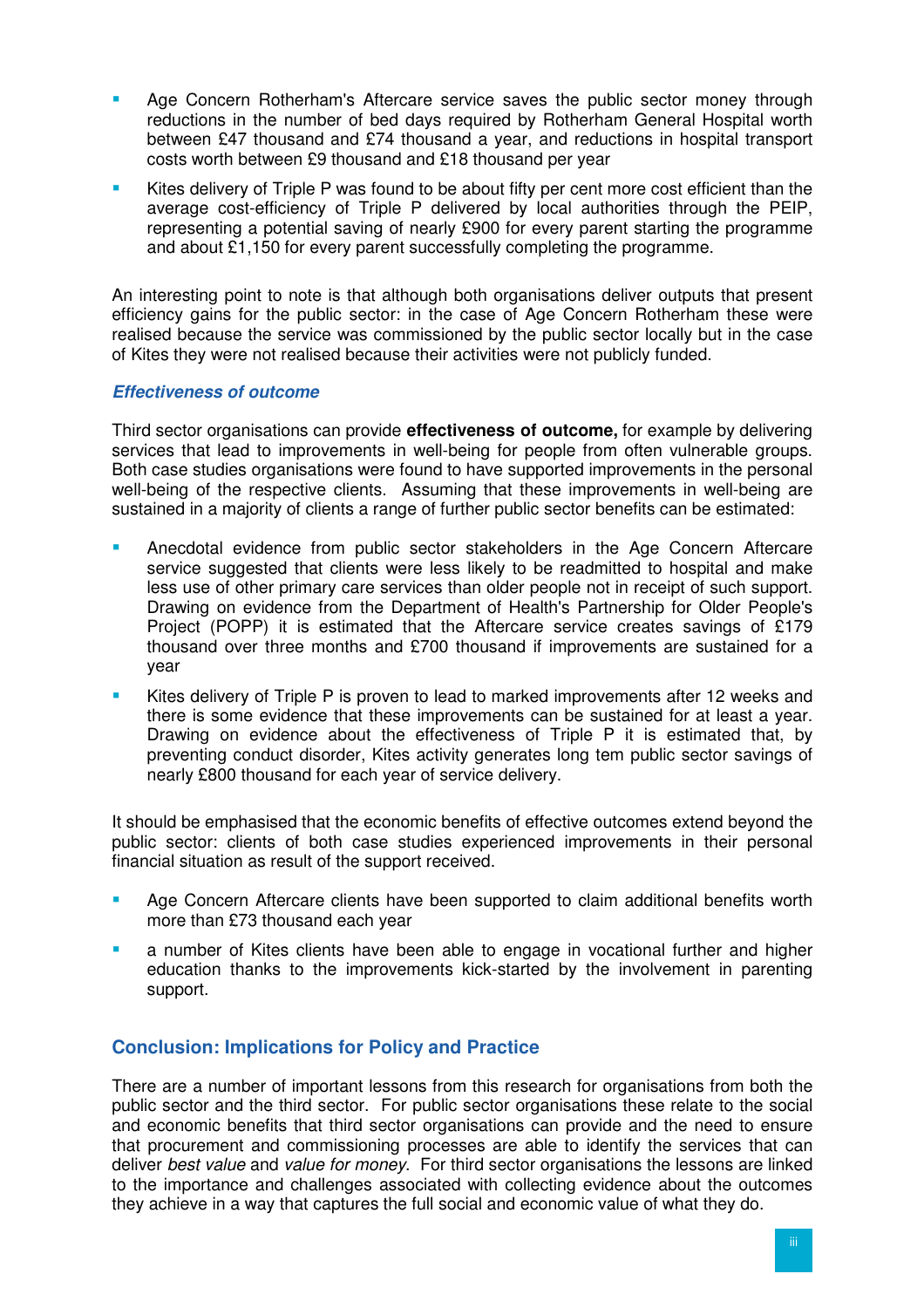Lessons for the public sector:

- **preventative services delivered by third sector organisations can provide public sector bodies with significant cost savings:** some of these savings are realised immediately because they relieve some of the pressure on urgent and emergency care interventions while others are realised over a longer period because they reduce demand in areas such as primary care, criminal justice and social services
- **EXECTE EXECTEDE IN EXECTEDE IS A SET OF CONFIDENT** EXECTEDED **reflective or 'intelligent' commissioning is an important factor in the procurement of value for money public services:** If public sector bodies can work closely with third sector organisations to develop services that are tailored to the needs of specific client groups that build directly existing expertise, it is likely to lead to public services that provide greater value for money than if a less joined-up approach had been taken
- **small voluntary organisations can provide cost economies in the delivery of services:** they are likely to have relatively low management costs and overheads that could not be easily replicated in a large public sector body. Where this is combined with efficient and effective service delivery it can provide commissioners a genuine value for money option.

Lessons for third sector organisations:

- **effective outcome monitoring is a vital component in the demonstration of value for money:** both case study organisations have embedded outcome monitoring systems that data provide 'distance travelled' information for every client that has been supported which, can be aggregated and collated over time. This data forms the basis of a strong evidence base for the effectiveness of both organisations' activities
- **effective outcome monitoring is not easy and a number of good practice principles should be adhered to if it is to be carried out properly:** this includes good quality data and a partnership approach to data collection; an understanding of the extent to which outcomes are attributable to individual organisations or services, or a wider series of interventions from a range of providers; and the need to monitor outcomes over the longer term to understand the extent to which the are sustained or extended.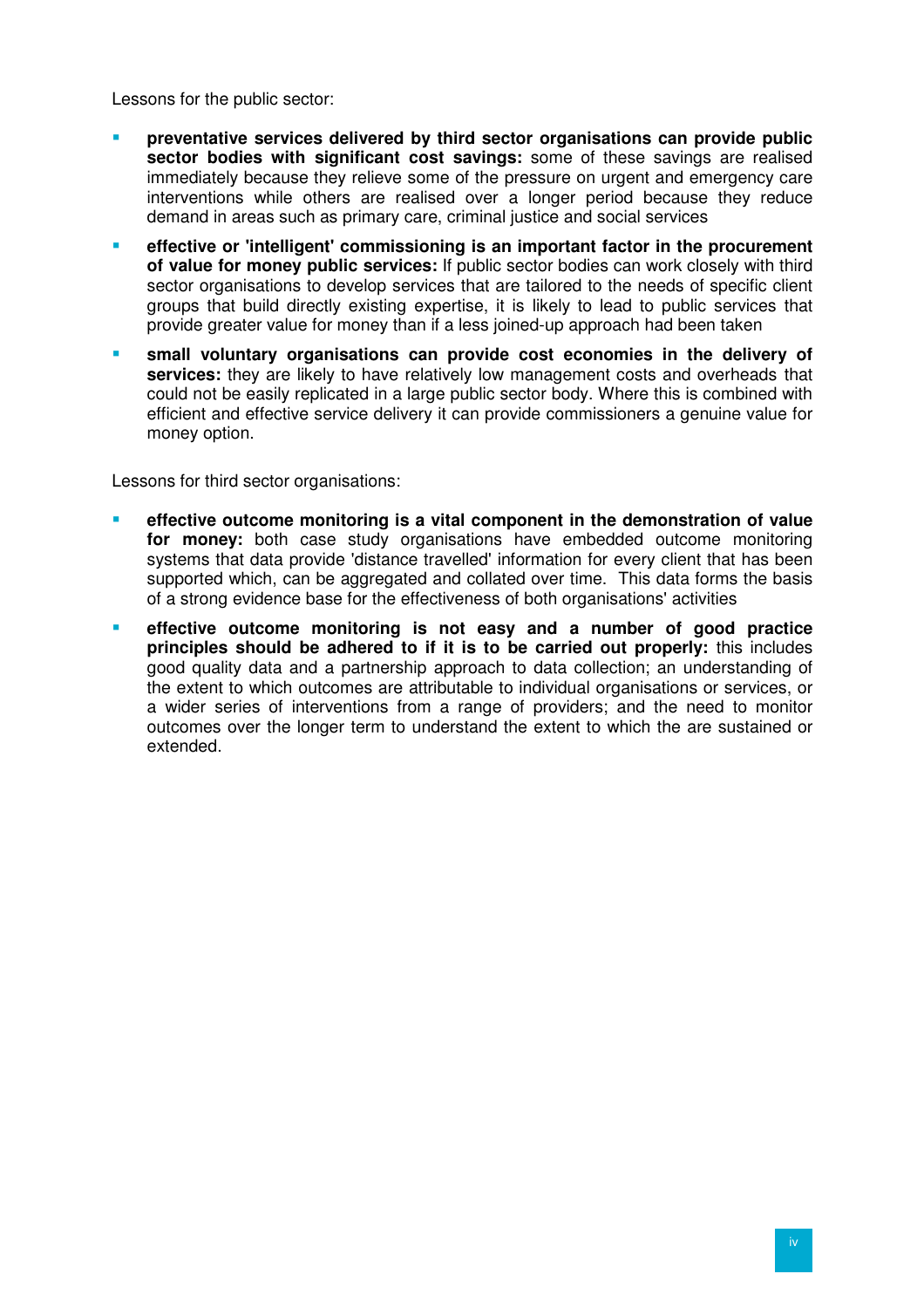

### **1. Introduction**

This report provides the findings of independent academic research aimed at understanding the value for money of third sector activity in Rotherham. The research was undertaken by the Centre for Regional Economic and Social Research (CRESR) at Sheffield Hallam University on behalf of the Rotherham Infrastructure Network (RIN) and funded through a grant from South Yorkshire Community Foundation.

#### **1.1. Context**

Consecutive UK Governments since 1997 have sought to encourage the involvement of third sector organisations in the delivery of public services, motivated by the notion that the third sector is uniquely positioned to provide 'value for money'. Key to this policy has been a commitment that, in the right circumstances, the sector should be afforded the opportunity to deliver public services where it is best placed to do so $^1$ .

Furthermore, local public sector bodies are under a general duty of best value to ensure continuous improvement in the way in which their functions are exercised, having regard to a combination of economy, efficiency and effectiveness.<sup>2</sup> Under the duty of best value, therefore, authorities should consider overall value, including environmental and social value, when reviewing service provision.

However, there is a feeling within the third sector in Rotherham that implementation of the policy of commissioning and procuring public services from third sector organisations, and best value criteria, have not been applied consistently at a local level. In response, public sector officials have claimed that there is often insufficient evidence available to them that the third sector can actually provide them with value for money options when they are making decisions about the delivery of local public services.

Against this background this research represents a first step in developing the evidence base for demonstrating the value for money of third sector activities in Rotherham. It provides detailed evidence from two in depth case studies of local organisations and highlights the ways in which both provide economic and social benefits for each of their stakeholders.

It is also hoped that the research will provide a blueprint for other local third sector organisations to demonstrate their value for money. In the coming months RIN will support a series of seminars for local third sector organisations to learn from the research and begin developing their own value for money evidence base.

 $\overline{a}$ 1 See e.g. HM Treasury/Cabinet Office (2007) The future role of the third sector in social and economic regeneration: the final report and Cabinet Office (2010) Modernising Commissioning: Increasing the role of

charities, social enterprises, mutuals and cooperatives in public service delivery<br><sup>2</sup> See Section 3 of the *Local Government Act 1999* (as amended by s137 of the *Local Government & Public* Involvement in Health Act 2007).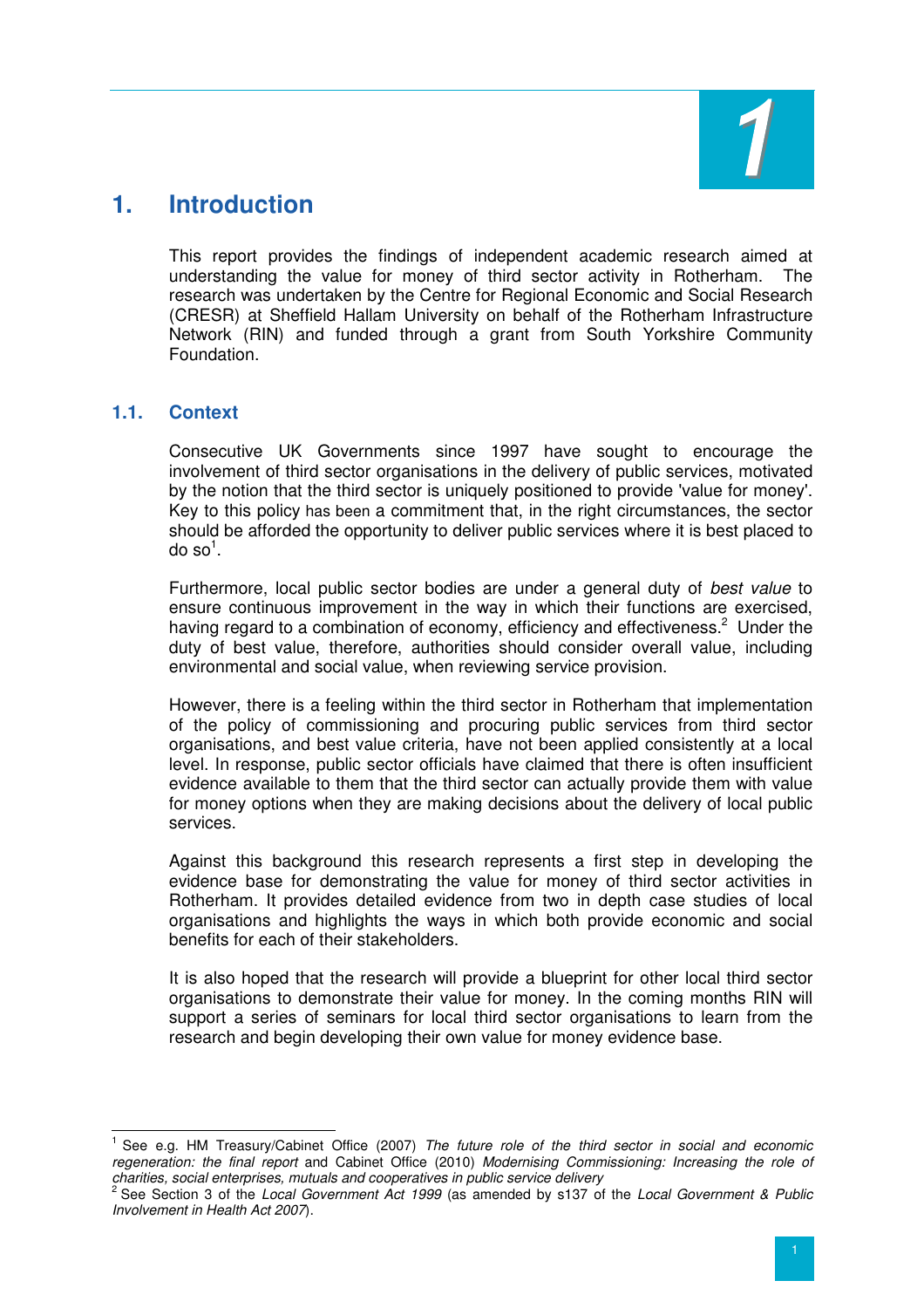#### **1.2. Methodology**

The research focussed on two in depth case studies of local third sector organisations. They were selected to provide examples in two key areas of preventative services, both in terms of third sector activity and local public sector strategic priorities. They were also selected to provide one example of a third sector service that was delivered under contract to the public sector and one example of a service that was funded through non-public sector resources.

The methodology for each case study was derived from guidance around measuring social return on investment (SROI) and other evaluation approaches, but focused on drawing out evidence the three key value for money elements of *economy*, efficiency and effectiveness, rather broader evidence of monetised social value. The methodology provided a framework through which each of the following aspects of both organisations' activities were considered:

- **resources:** what level of resource (i.e. funding) is required and who provides it?
- **stakeholders:** who benefits from the activities and how?
- **inputs:** what 'goes in' to delivering the service (i.e. staff and volunteer time, other resources)?
- **outputs:** what is produced as a result of the service (i.e. activities) and how does that relate to what was intended or required (i.e. targets)?
- **outcomes:** what changes as a result of the service and for who (i.e. a range of different stakeholders)?
- **impact:** what is the overall effect of the services provided once attribution is accounted for, and what are the implications for value for money?

From case study an impact map was developed for each stakeholder focussing on the nature of the benefits accruing to each group, when they occurred, how they could be measured and what evidence existed. These stakeholder impact maps provided a framework for the remainder of the case study, which sought to collect evidence for each of the measures identified. In collecting the evidence required a number of research tools and methods were used:

- analysis of monitoring and evaluation data (on outputs and outcomes) already collected by the case study organisations
- review of academic evidence regarding the cost of a range of public sector services
- review of academic evidence relating to the cost-benefits of certain outcomes
- **EXECUTE:** qualitative interviews with staff from each case study organisations
- qualitative interviews with a number of service beneficiaries (Kites only)

In addition, the research was subject to an internal (CRESR) peer review and verification process to ensure the analysis undertaken and the financial proxies used were robust and would stand up to external examination.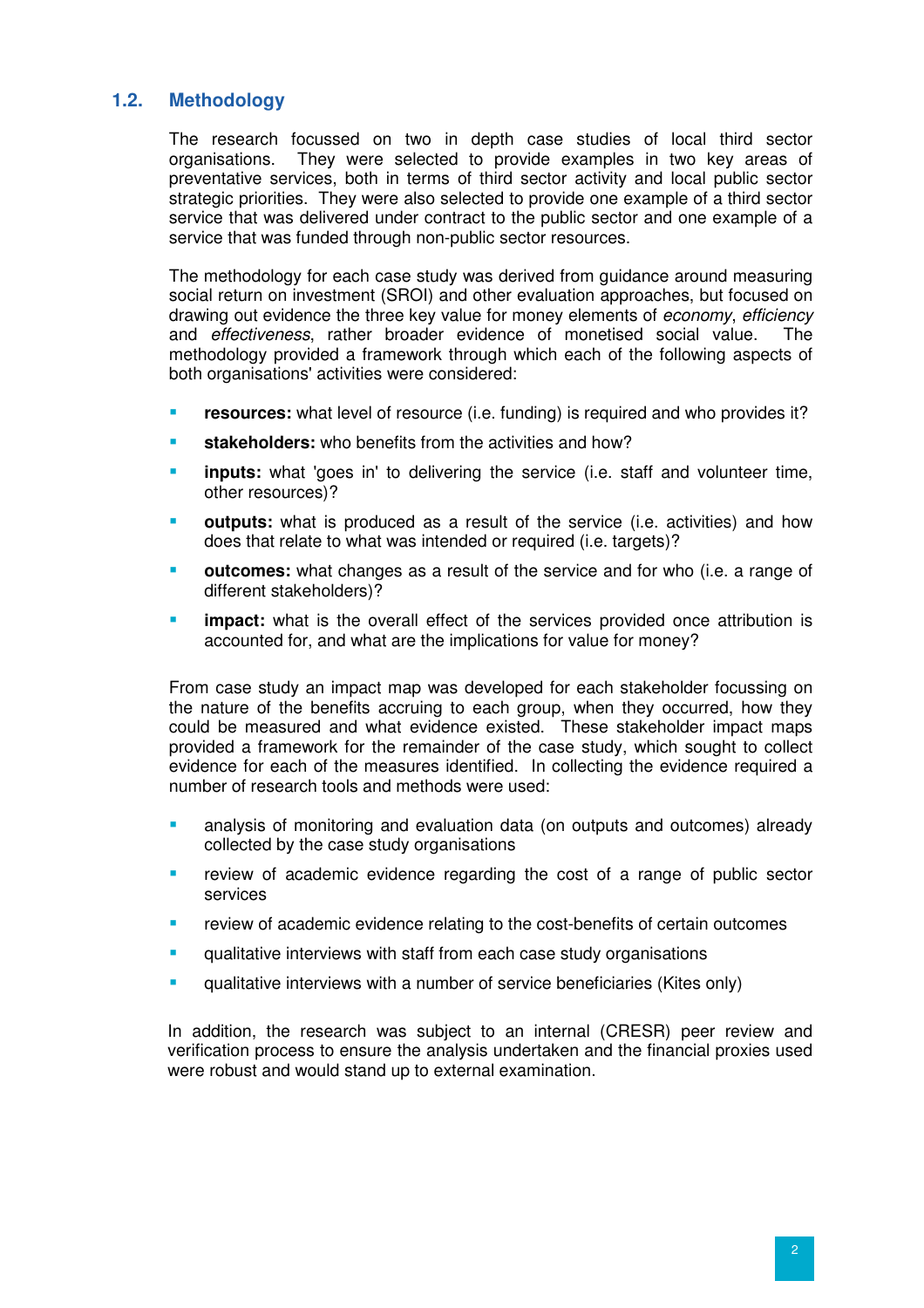#### **1.3. Report structure**

The remainder of this report is presented in four chapters:

- **chapter 2** introduces each of the case study organisations
- **chapter 3** highlights the economic benefits accruing to the stakeholders of each case study organisations
- **chapter 4** highlights the social benefits accruing to the stakeholders of each case study organisations
- **chapter 5** is the conclusion, it discusses the ways in which the economic and social benefits provided by third sector organisations create value for money from the perspective of difference stakeholders. It also provides guidance for other third sector organisations looking to carry out similar research.

In addition, two in depth case study reports from are provided in annexes 1 and 2.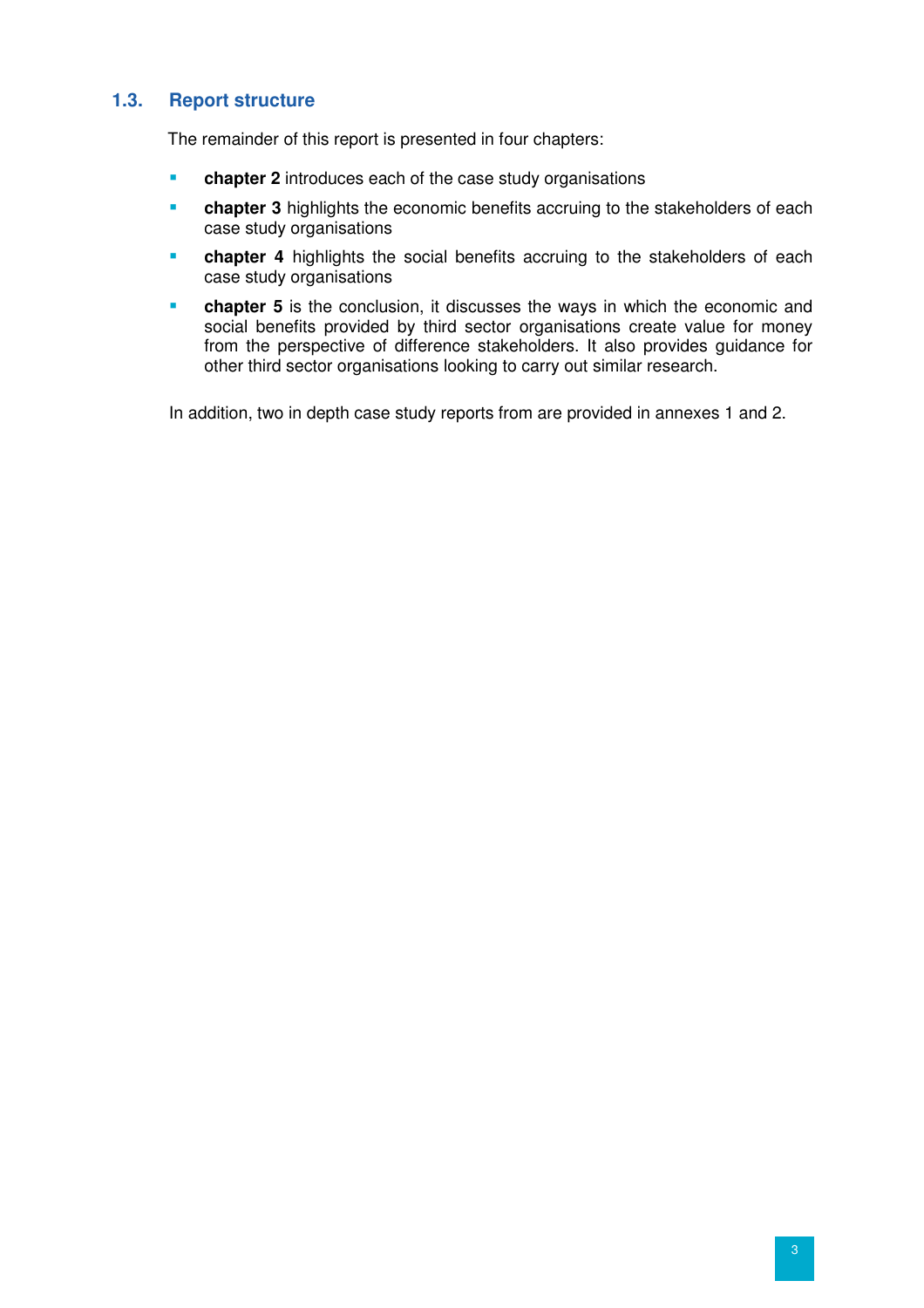

### **2. The Case Study Organisations**

The research focussed on two in depth case studies with local third sector organisations:

- Age Concern Rotherham
- Kites.

The organisations were selected to provide examples in two key areas of preventative services, both in terms of third sector activity and local public sector strategic priorities. They were also selected to provide one example of one third sector service that was delivered under contract to the public sector (Age Concern Rotherham) and one example that was funded through non-public sector resources (Kites). More information about each case study organisation and their service delivery is provided below.

#### **2.1. Case Study 1: Age Concern Rotherham Hospital Aftercare Service**

Age Concern Rotherham (ACR) is one of the largest local voluntary organisations supporting older people in Rotherham. They provide a range of personal, health and social services through their Centre for Older People as well as a series of home and domestic supports. ACR is also an advocate and point of contact for older people in the borough, and provides advice and information about issues such as benefit entitlements, housing, health and general welfare. ACR's activities are funded through a mixture of contracts with the local authority, grants from charitable trusts, fundraising, and traded services to members of the public.

The case study focussed on ACR's Hospital Aftercare Service which is delivered through a contract with Rotherham Primary Care Trust. The contract initially covered a two year pilot period from April 2009 but it has recently been extended by an extra year to March 2012. The service provides enabling support on discharge from hospital to older people who need assistance to regain their independence after a spell in hospital, but do not qualify for homecare under the current Fair Access to Care Services (FACS) criteria. It is delivered by a combination of paid staff and volunteers (8 volunteers provide 2 hours per week each).

#### **2.2. Case Study 2: Kites Family Support**

Kites Family Support (Kites) is a relatively small local voluntary organisation that provides parenting support to families across the Dearne Valley. They provide a range of one-to-one and group support activities based on the principles of the internationally renowned Positive Parenting Programme (Triple P). Kites' activities are primarily funded through grants from charitable trusts and foundations, and a small amount of traded services. Kites does not currently deliver any services under contract to public sector bodies but, the majority of their clients are referred by public sector health and education professionals. The organisation employs six qualified Triple P practitioners and is one of only a few officially accredited non-statutory Triple P providers in South Yorkshire.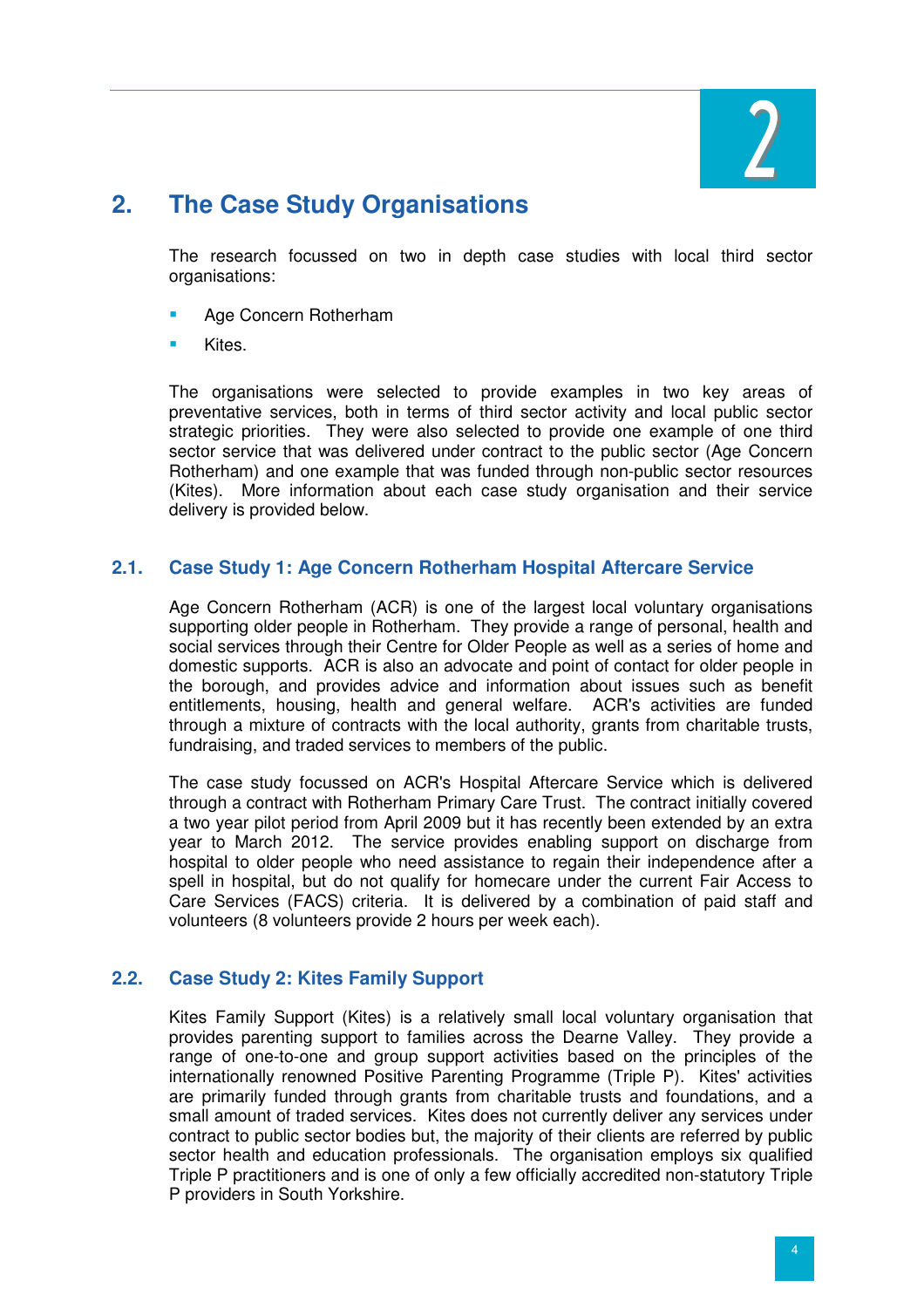

# **3. Economic Benefits**

This chapter outlines the research findings about the nature and scale of economic benefits accruing to the stakeholders of each case study organisation. Each case study is addressed in turn.

#### **3.1. Case study 1: Age Concern Rotherham Hospital Aftercare Service**

The research found the economic benefits of the Aftercare service to be twofold:

- demonstrable savings to the public purse
- an improvement in the financial situation of discharged patients.

In addition, the research found that further economic value was created by the volunteering element of the Aftercare service. These three economic benefits are discussed in more detail below.

#### **Public sector cost savings**

The Aftercare service saves the public sector money in a number of ways: it frees up valuable bed days in Rotherham General Hospital by speeding up the discharge process; it reduces the need for and use of hospital transport by transferring patients to their home; and it reduces readmissions (due to e.g. falls) by providing vulnerable people with support once they have been discharged. We estimated the value of these cost savings using a combination of the monitoring data collected by the Aftercare service and robust academic evidence on the cost of various health care interventions.

Overall, it can be estimated that the Aftercare service saves the public sector at least **£235,000 per year**. This equates to **a return on investment of £1.50 for every £1 invested** by the public sector each year. Furthermore, it can be estimated that **net savings<sup>3</sup> after five years will be at least £1.1 million and after 10 years will be £2 million.**

However, this is likely to be an underestimate as it is based on low-estimate costs for bed days and hospital transport and assumes that readmission and use of other health services will only be reduced for three months following the intervention. Using the high-estimate costs for bed days and hospital transport, and assuming readmission benefits are sustained for at least one year, it can be estimated that the Aftercare service could save the public sector up to **£988 thousand each year**. This would be **a return on investment of £6.30 for every £1 invested** by the public sector each year **and net savings of £4.6 million after five years and £8.5 million after 10 years.<sup>4</sup>**

<sup>&</sup>lt;sup>3</sup> An annual discount rate of 3.5 per cent has been applied to all economic projections in accordance with HM Treasury guidance.

<sup>4</sup> These cost savings estimates are based on data from a range of sources but draw heavily on Curtis, L (ed) (2010) The Unit Costs of Health and Social Care 2010. Canterbury: Personal Social Services Research Unit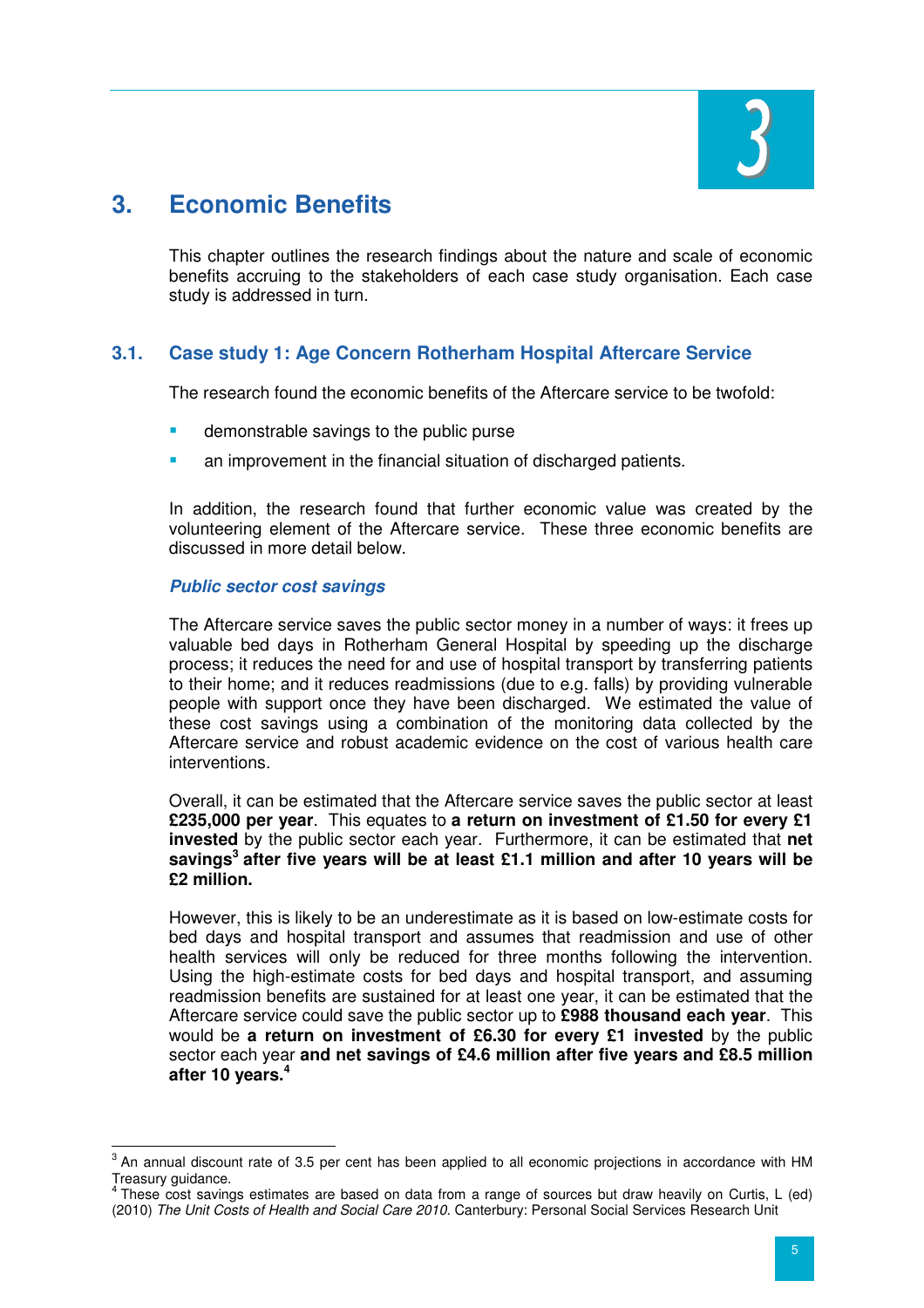#### **Improvements in the financial situation of clients**

In addition to savings to the public purse, the Aftercare service also produces wider economic benefits in the form of improvements in financial situation of clients following discharge from hospital. As part of the assessment process, the Aftercare service supports clients to identify any additional benefit they may be entitled to. In the first 18 months of the project a 31 clients were supported to claim an extra £110,000.

Annually, this equates to 20 clients gaining an average of £3,665 each, or a total of **£73,300 in extra benefits claimed each year**. However, this figure does not consider the additionality of the ACR intervention. That is, we cannot be sure what proportion of ACR clients would have gone on to claim these benefits by themselves or with the support of others, or how long it would have taken them.

If it is assumed that the intervention is additional for one year, and each client claims their extra benefits for at least a year, it can be estimated that this support enables clients to claim **net benefits with a value of £342 thousand after five years and £575 thousand after 10 years**.

#### **The economic value of volunteering**

In addition to paid staff funded through the contract with the PCT the Aftercare service also uses volunteer 'befrienders' who visit particularly isolated or vulnerable clients. They offer companionship and support, and help identify problems or concerns clients may have. Volunteers will typically visit clients once every two weeks, each visit lasting no more than two hours. In total, the service has eight volunteers who collectively provide an average of six hours of support each week.

This volunteer time has considerable economic value as it represents an additional input in the delivery of the service that the public sector does not have to pay for. The value of this input, that is the amount that it would cost to pay employees to do the work carried out by volunteers, can be used to value their contribution<sup>5</sup>. It can be calculated by multiplying the number of hours that volunteers give per week by an estimate of how much it would cost to employ someone to do that work. On this basis, the annual economic contribution of Aftercare volunteers is estimated to be **£4,934**. This enhances the value of the resource input used to deliver the service by more than three per cent.

#### **Overall economic benefits**

The overall economic impact of the Aftercare service can be estimated by summing the benefits discussed above. This produces **a net annual economic value of at least £313 thousand** each year. Furthermore, it is estimated that **after five years the net economic value created will be £1.5 million and after 10 years £2.7 million**.

However, this is likely to be an underestimate and the **actual net economic value could be as high as £1.1 million a year, £5 million after five years and £9.1 million after ten years.** 

<sup>&</sup>lt;u>Fail is the approach recommended by Volunteering England</u><br><sup>5</sup> This is the approach recommended by Volunteering England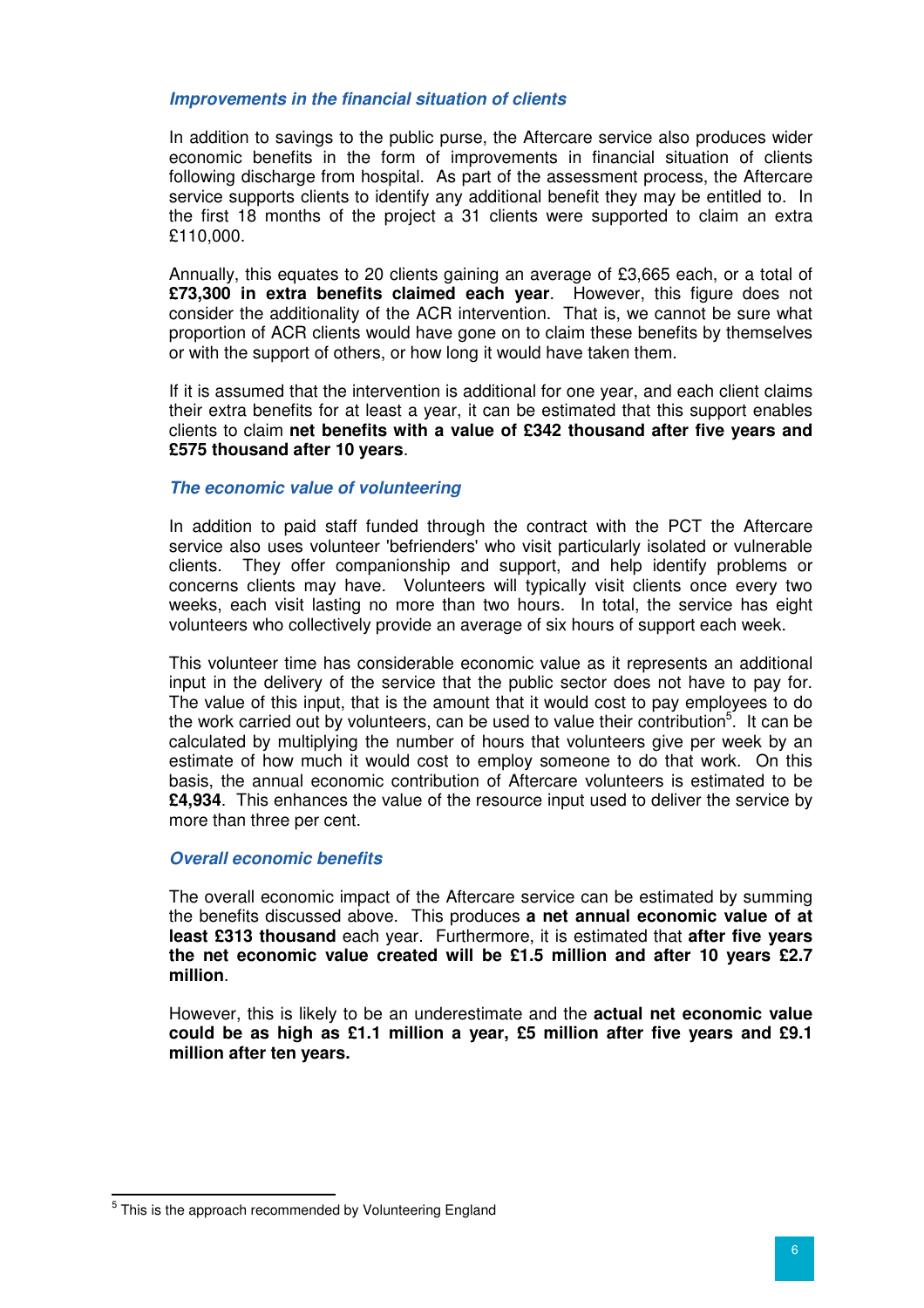#### **3.2. Case study 2: Kites Parenting Support**

The research identified three types of economic benefits experienced by Kites stakeholders:

- immediate benefits, in the form of a more cost-efficient model of parent support
- long term benefits (a), in the form of 'upstream' savings to the public purse
- **If the start is continued to the interm** employment, skills and qualifications gained by parents in receipt of support.

The immediate economic benefits were estimated by comparing the cost-efficiency of Kites delivery with a range of benchmarks obtained from secondary data. Although there was insufficient primary data to enable an estimate of either of the long term economic benefits, broad estimates were be made on the basis of findings from previous studies. Evidence about each type of benefit is discussed in more detail below.

#### **Cost-efficiency of Kite's service delivery**

The *cost-efficiency* of Kites delivery of the Triple P programme was considered by examining the relationship between the inputs used, expressed in terms of the overall cost of delivering the programme, and the outputs obtained, expressed in terms of the number of families supported. In addition, efficiency was considered in terms of the extent to which activities were successful in meeting their objectives. The cost-efficiency of Kites delivery of parental support packages between October 2009 and September 2010 was analysed and compared with data on average national cost-efficiency of similar local authority based provision delivered through the Parenting Early Intervention Pathfinder (PEIP). This showed that:

- in 2009-10 the variable cost of Kites parenting support was £797 for each parent attending at least two support sessions and £1,270 for each parent completing the 12 week programme of support
- the average cost (combination of fixed and variable costs) of PEIP was £2,135 for each parent undertaking the programme and £2,995 for each parent completing the programme<sup>6</sup>
- the variable cost of PEIP Triple P provision was £1,671 for each parent undertaking the programme and £2,425 for each parent completing the programme.

This suggests Kites represents a more cost-efficient option for Triple P delivery than local authority PEIP provision. Compared to the average delivery costs associated with PEIP local authority areas **Kites appears to be at least 50 per cent more cost-efficient: their service represents a saving of £883 per parent undertaking the programme and £1,155 per parent completing the Triple P programme<sup>7</sup> .**

Some of Kites efficiency can be attributed to their 'flat' structure: management costs are low because the CEO manages all five members of staff and office costs are

 6 PEIP cost-efficiency data is provided in the programme evaluation report. See:

Lindsay, G, et al (2008). Parenting Early Intervention Pathfinder Evaluation. DCSF/University of Warwick

 $<sup>7</sup>$  In making these comparisons it is important to note that PEIP provided training for groups of parents while the</sup> majority of Kites support is provided on a one to one basis in the family home. One to one support is more resource intensive than group work and therefore more expensive to deliver, highlighting even further the costefficiency of Kites support compared to public sector provision**.**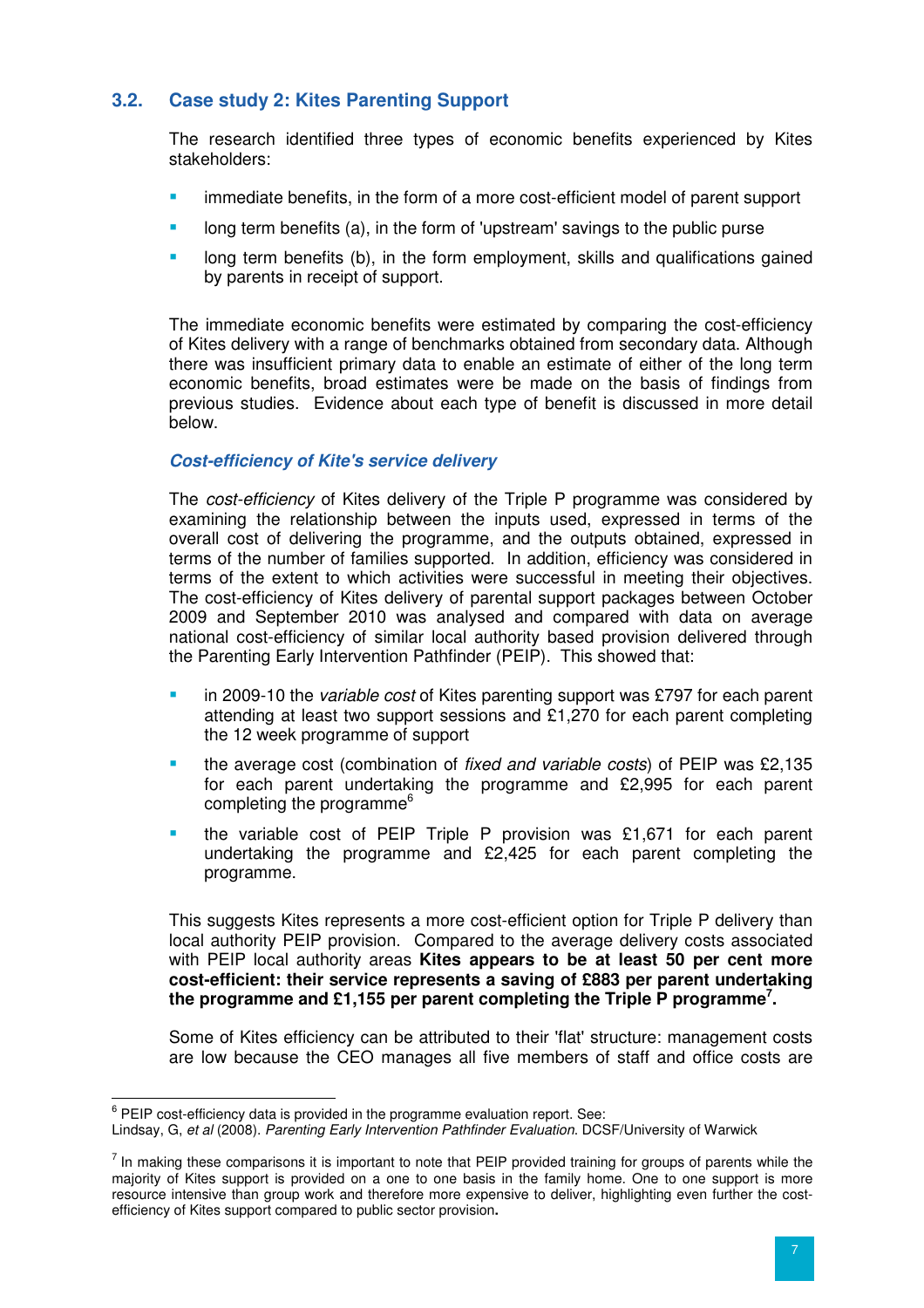kept at minimum through realistic and well managed budgets. By comparison local authorities have several layers of management costs and other organisational overheads and which are unlikely to provide equivalent economies.

#### **Upstream savings to the public purse**

The general premise of interventions to promote early childhood development is that early benefits in cognitive and emotional development will carry on into later life and that these benefits accrue to society as well as the individual. This includes, for example, reduced crime rates and lower use of expensive public services in areas such as mental health<sup>8</sup>. Drawing on research which has analysed the difference in public service use between children with conduct disorders and those without,<sup>9</sup> and research into the effectiveness of Triple P in preventing conduct disorder, it has been estimated that the Triple P programme saves £4.24 (four pounds and twenty four pence) for every pound  $(E1)$  spent on delivery<sup>10</sup>. If this ratio is applied to Kites delivery of parenting support, **it can be estimated that in 2009/10 Kites generated public sector savings with a value of at least £797,120.** In reality this figure is likely to be higher as Kites has been shown to be more cost efficient than other providers.

Although there is no primary evidence about the extent to which Kites support prevents conduct disorder in children, based on the costs outlined above, it is estimated that **Kites would only need to prevent between two and three cases of severe conduct disorder or 32 cases of less severe conduct disorder each year to save more resources than it consumes** (i.e. produce a positive costeffectiveness ratio).

#### **Employment, skills and qualifications gained by parents in receipt of support**

In addition to the financial savings identified in the previous sections, Kites support can lead to long term economic benefits for parents in receipt of support in the form new or improved employment, and new skills and qualifications gained. Although the proportion of parents experiencing benefits in relation to employment, skills and qualifications following Kites support has not been systematically measured there is qualitative evidence that this has occurred in a number of cases. If Kites support does ultimately lead to parents entering employment or gaining better quality employment the economic value created will be considerable, both for the individual/family, in terms greater financial security, and for the public purse, in terms of reduced benefits payments and increased taxes received.

#### **Overall economic benefits**

The economic benefits of Kites service delivery are clear: they provide a service that is about **50 per cent more cost efficient than national local authority benchmarks** and one year of service delivery is estimated to lead to **public sector savings worth nearly £800 thousand pounds** over the longer term.

endon Economics (2010). Cost Benefit Analysis of Interventions with Parents. Department for Children, Schools and Families.<br><sup>9</sup> Seett, S. et el (2001).

Scott, S et al (2001). Financial cost of social exclusion: a follow-up study of antisocial children into adulthood. BMJ 2001 323:191

Triple P Positive Parenting Programme, Submission for Technology Appraisal by the National Institute for Clinical Excellence, Prepared by Parenting and Family Support Centre, The University of Queensland (2004)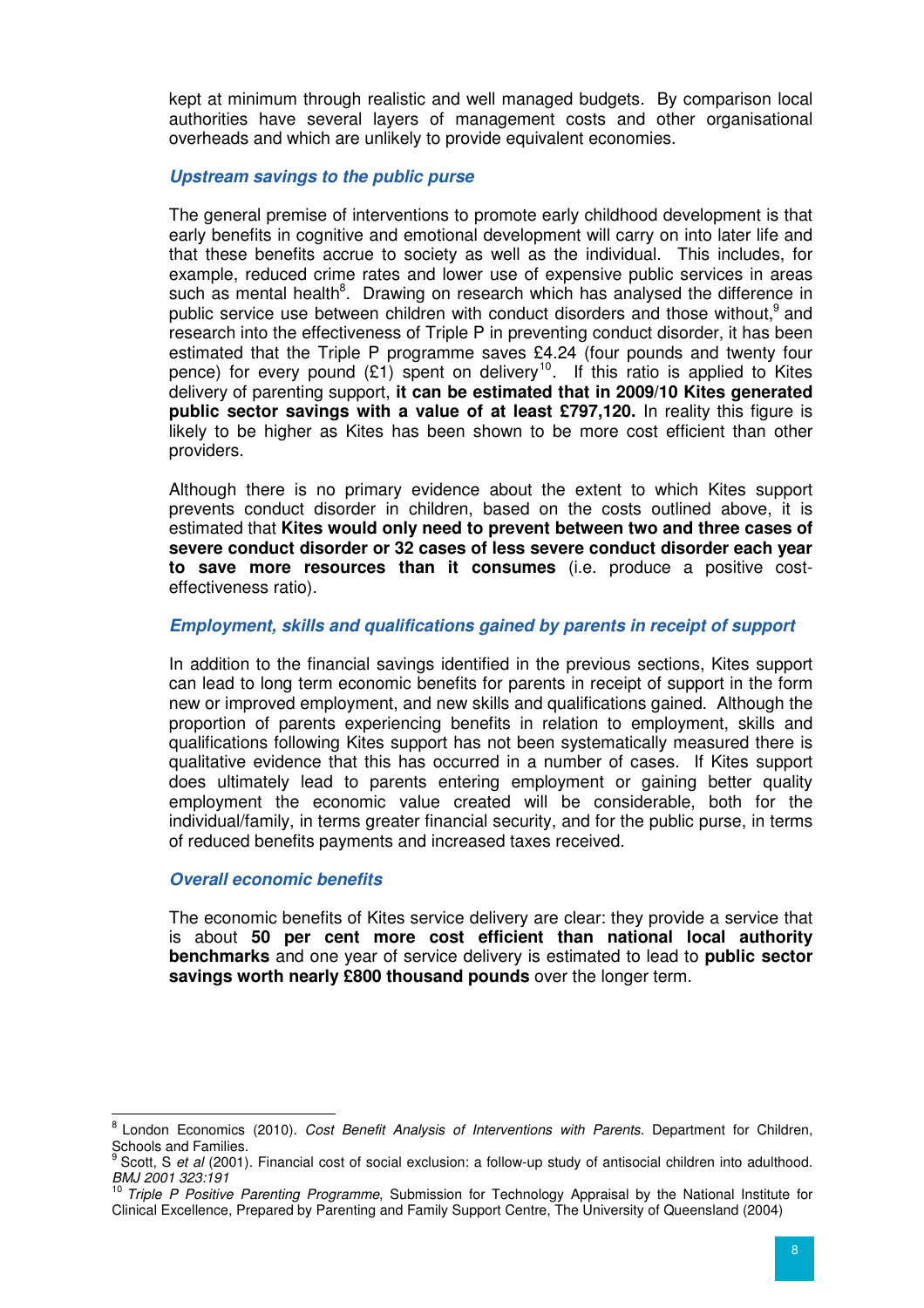

# **4. Social Benefits**

This chapter outlines the research findings about the nature and scale of social benefits accruing to the stakeholders of each case study organisation. Each case study is addressed in turn.

#### **4.1. Case study 1: Age Concern Rotherham Hospital Aftercare Service**

The research found a range of social benefits of the Aftercare service linked to improvements in the well-being of service beneficiaries. ACR has recently used the Aftercare service to pilot a new 'service outcome tool', based on an Outcome Star model  $11$ , that has been developed to measure improvements in the personal outcomes experienced by service users following their discharge from hospital. The tool asks service beneficiaries to identify up to five personal goals upon their return home against which progress is measured at the end of the support period.

#### **Well-being benefits**

ACR categorise each goal according to whether it will lead to progress in each of fives areas associated with personal well-being: **motivation,** for example, wanting to get mobile as soon as possible; **confidence**, for example, feeling able to carry-out day to day tasks with our fear of an accident; **finances,** for example, claiming additional entitlements such as Attendance Allowance; **mobility,** for example, being physically able to move around the house with/without aids; **independence,** for example, not having to rely on others for tasks such a meal/drink preparation.

Data collected through the service outcome tool can aggregated at service level or analysed according the different aspects of beneficiary well-being. The results of the pilot (24 clients) are outlined below.

Overall, the 24 Aftercare clients identified 54 separate goals between them. **At the end of the support period progress had been recorded on 49 of those 54 goals** (91 per cent). **The average improvement was 3.14** (on a scale of 1-5) and only one client did not record progress on any of their goals. Furthermore:

- of the 23 clients who identified goals associated with their **confidence** 22 (96 per cent) recorded an improvement at the end of the support period. The average improvement was 3.18
- of the 20 clients who identified goals associated with their **motivation** 18 (90 per cent) recorded an improvement at the end of the support period. The average improvement was 3.25
- of the 18 clients who identified goals associated with their **mobility** 17 (94 per cent) recorded an improvement at the end of the support period. The average improvement was 3.33
- all 18 Aftercare clients who identified goals associated with their **independence** recorded an improvement at the end of the support period. The average improvement was 3.43

 $\overline{a}$ <sup>11</sup> For more information see http://www.outcomesstar.org.uk/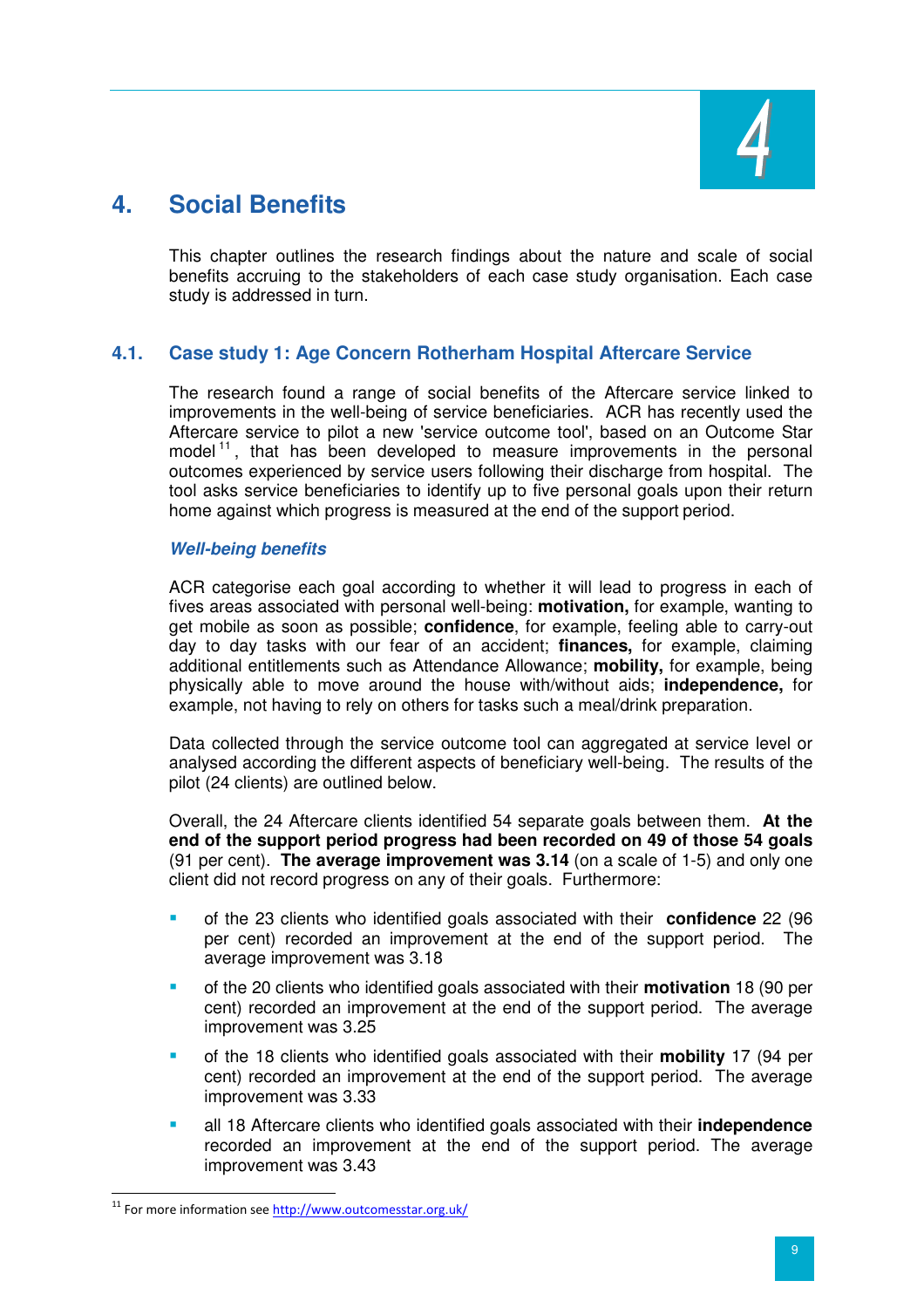only one Aftercare client identified a personal goal associated with their **financial situation**. This client was supported to claim Attendance Allowance and recorded a 4 point improvement at the end of the support period.

This data collected through the service outcome tool pilot suggests that **a large majority of clients of the Aftercare service make considerable progress against their personal well-being goals during the support period**. However, at this stage it is difficult to know the extent to which these changes can be attributed to the support provided by the Aftercare service, whether this progress will be sustained, and if so for how long.

#### **4.2. Case study 2: Kites Parenting Support**

The research found a range of social benefits of Kites parenting support linked to the well-being of the families (parents and children) involved. These benefits were realised immediately (i.e. at the end of the 12 week support programme) but they were also sustained and extended far beyond the support period.

Kites measure each client's progress during the 12 week programme using three tools recommended by the Triple P programme: the Parenting Scale questionnaire, the Depression, Anxiety and Stress questionnaire (DAS), and the Strengths and Difficulties questionnaire (SDQ).They also carry-out a customer satisfaction questionnaire at the end of the programme to assess overall improvements in confidence and relationships.

These tools enable Kites to evaluate in some detail the immediate social benefits of their work by analysing the distance travelled by parents and children during the support period. However, Kites do not currently measure the longer term sustained benefits in a systematic way. As part of this research Kites were supported to develop an approach to measuring the extent to which progress had been sustained by clients after six and 12 months with a view to implementing it across the organisation. This approach was piloted with three parents and the findings were made available for this report.

Analysis of the data collected through the end of programme evaluations and the pilot is outlined below.

#### **Immediate benefits: improvements in well-being on completing support**

We examined Kites evaluation material collected from clients that completed their support package between April 2009 and March 2010. This revealed the following social benefits accruing to parents and children supported:

- **improved parenting ability:** 88 per cent of Kites clients recorded an overall improvement on the Parenting Scale; 83 per cent recorded an improvement in laxness; 88 per cent recorded an improvement in over-reactivity; and 90 per cent recorded an improvement in verbosity
- **improved confidence:** 96 per cent of Kites clients have said the support had helped their confidence improved**;** 43 per cent said it had helped a great deal and 53 per cent said it had helped somewhat
- **improved relationship with child/children:** 93 per cent of Kites clients said the support had helped improve their relationship with their child/children; 21 per cent said it had definitely improved and 71 per cent said it had generally improved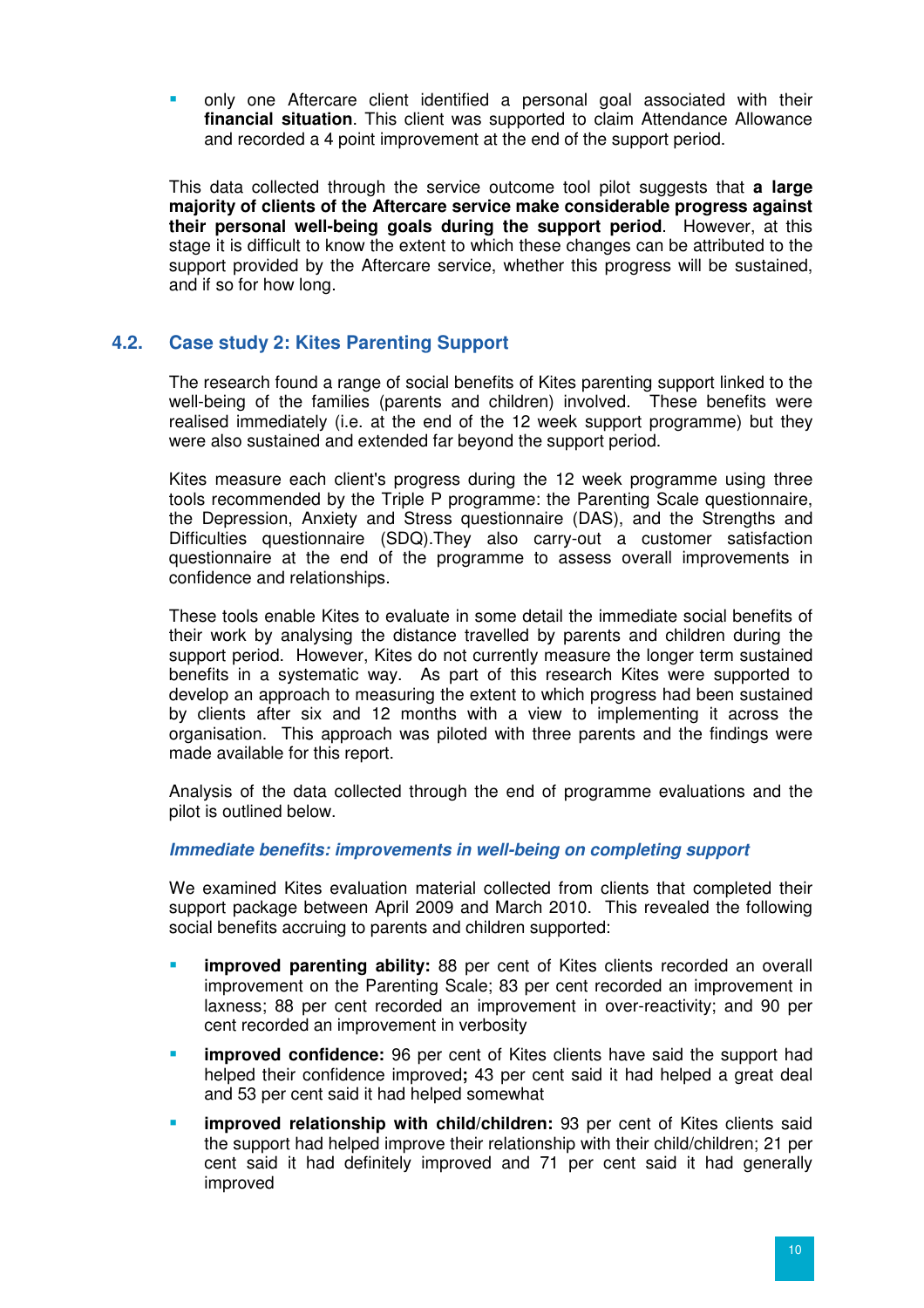- **improved mental health:** Kites clients recorded an overall improvement rate across the DAS scale of 77 per cent**;** 78 per cent recorded an improvement in relation to depression; 70 per cent recorded an improvement in relation to anxiety; and 81 per cent recorded an improvement in relation to stress
- **improved behaviour of children:** 79 per cent of clients recorded an overall improvement in terms of the total difficulties experienced; 50 per cent recorded an improvement in relation to emotional symptoms; 71 per cent recorded an improvement in relation conduct problems; 50 per cent recorded an improvement in relation to hyperactivity; 64 per cent recorded an improvement in relation to peer problems; and 40 per cent recorded an increase in relation to pro-social behaviour.

#### **Long term benefits: sustained improvements in well-being**

In piloting the approach to follow-up evaluations with Kites clients after six and 12 months, we found clear evidence that parents and children experienced sustained and extended improvements in their personal well-being in the period following their completion of the Kites support. **All three parents demonstrated sustained improvements on the Parenting Scale and the DAS scale and improvements in the behaviour of their children had been sustained according to the Strengths and Difficulties Questionnaire after 6-12 months.** Furthermore, there was evidence that parents and children had experienced a range of extended benefits following completing of the programme:

- parents A and C had enrolled in a Further (A) and Higher (C) Education courses and Parent B had got a new, better paid job. All three attributed these changes, at least in some part, to the personal confidence gained through the Triple P training
- parent A reported that her improvements in her child's behaviour had been transferred into the school environment. Prior to completing Triple P he was constantly in trouble but his behaviour at school has improved markedly and she no longer worries about what awaits her at the end of the day
- all three parents report that their overall lifestyle and life satisfaction had improved considerably compared to the period prior to starting Triple P. Improvements in their children's conduct and their ability to manage and cope with misbehaviour had made events such as shopping and family outings far more manageable.

#### **Overall social benefits**

There is strong evidence that the parenting support provided by Kites lead to immediate, sustained and extended improvements in the well-being of parents and children involved. **More than three-quarters of clients experience improvements in parenting ability, confidence, behaviour and mental health on completion of a 12 week package of support.** Moreover, there is qualitative evidence that these improvements are sustained after six and twelve months, and in the longer term can lead to extended benefits such as improvements in employment, skills and qualifications.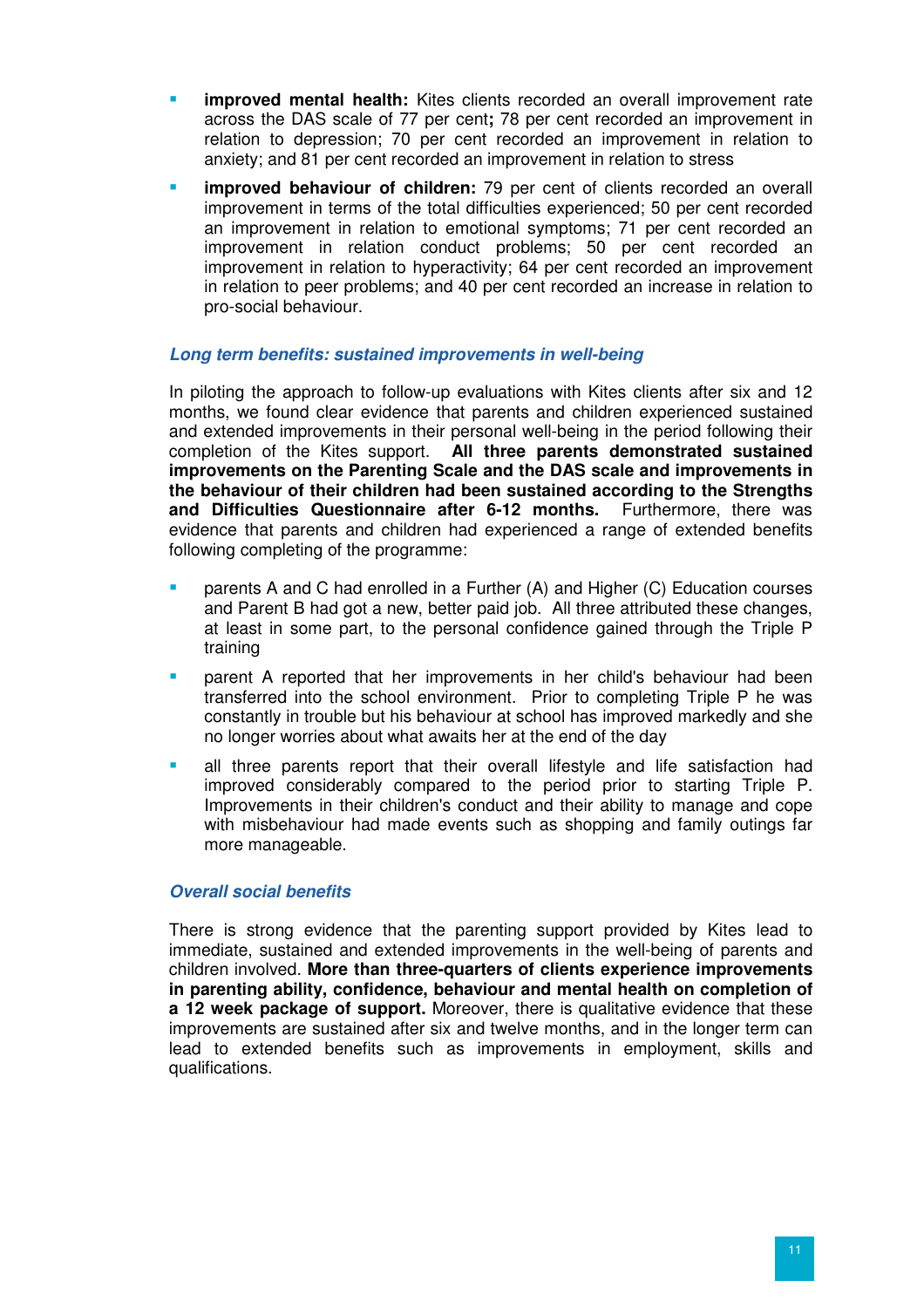

## **5. Conclusion**

The research findings have demonstrated how two different third sector organisations in Rotherham create economic and social benefits for their different stakeholders. But what does this mean in terms of value for money? In this concluding chapter we discuss value for money in some detail and highlight the ways in which each case study might be considered to provide value for money, before highlighting the main lessons learned from the research.

#### **5.1. Understanding value for money**

The term 'value for money' describes the extent to which the resources expended on a service, project or programmed are justified on the basis of what is achieved. It is a combination of three factors against which options for delivering a particular service, project or programme can be compared:

- **economy**: the level of resources required to produce an input. The most economic services will produce the highest number of inputs for the resources available
- **efficiency**: the relationship between the inputs used to deliver a service and the level of activities delivered (the output). The most efficient services will deliver the highest ratio of outputs to inputs
- **effectiveness**: the relationship between the intended and actual outcomes of a service, project, or programme. The most effective services will produce the largest number or quality of outcomes for beneficiaries.

A proper consideration of value for money should therefore consider all three of these factors to reach a balanced view of the level of economy, efficiency and effectiveness necessary in the delivery of a service: too much focus on economy might to produce an inefficient and ineffective service; too much focus on efficiency might produce a service which produces large scale outputs at the expense of quality outcomes; but the most effective service might not be possible with the level of resources available.

This value for money 'balancing act' is a key feature of public sector commissioning and procurement processes, particularly if the principles of 'intelligent commissioning' are being adhered to. It is therefore important for third sector organisations to able demonstrate how their services provide a mix of economy, efficiency and effectiveness, and to be able to demonstrate this in a way that is relevant to key public sector stakeholders. Likewise there is a challenge for public sector bodies to fully understand how different third sector providers can deliver value for money in support of policy priorities.

The following section aims to help in this regard, by using the case study findings to outline a framework through which the value for money created by third sector organisations can be better understood.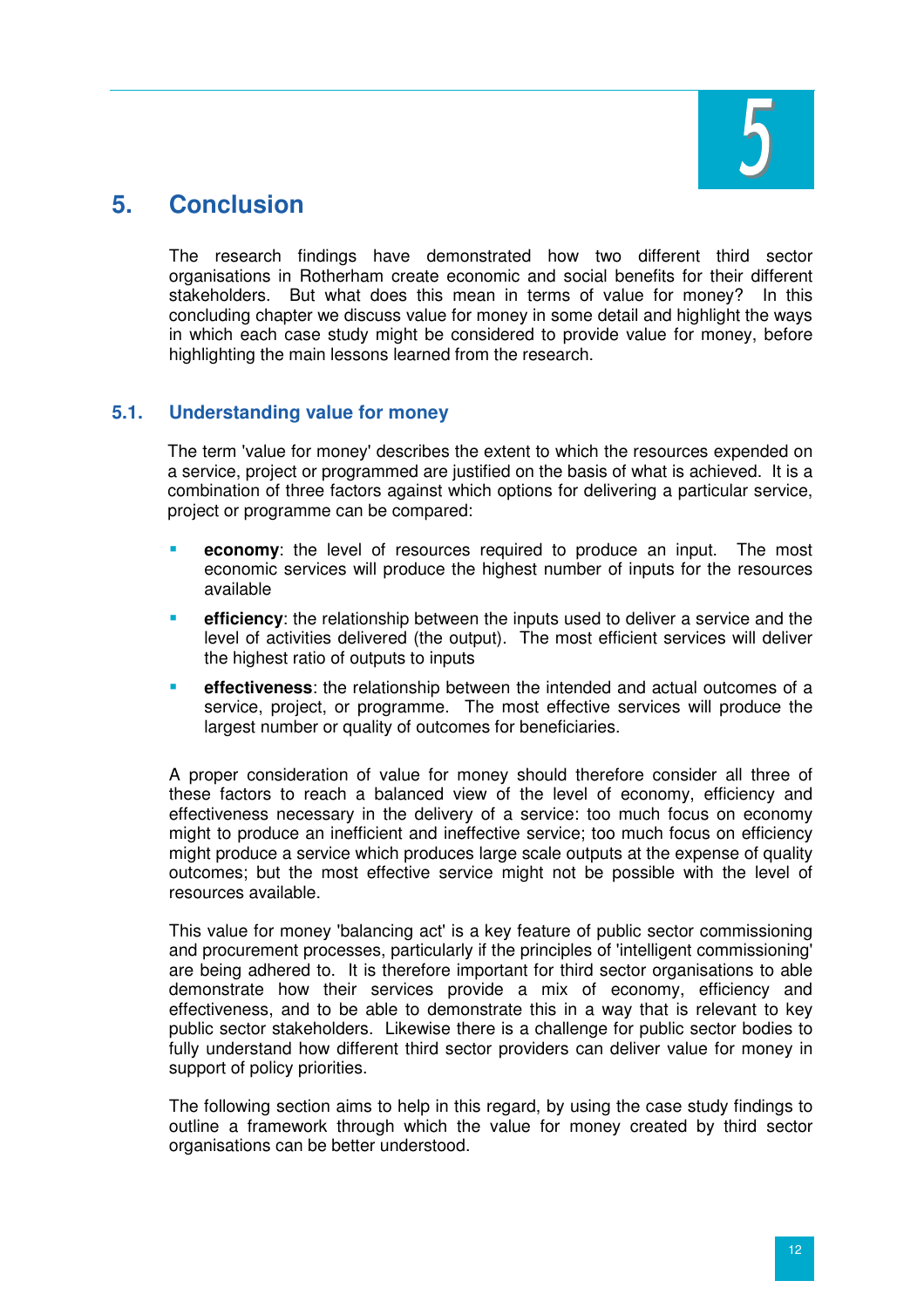#### **5.2. How do third sector organisations provide value for money?**

The evidence collected through the two case studies suggests that third sector organisations can deliver against all three value for money factors in different ways and in different contexts. In particular, it suggests they can offer:

- **economy of input**: through, for example, the utilisation of volunteers and low management and overhead costs relative to larger providers
- **efficiency of output**: by, for example, supporting larger numbers of clients within the resources available, or by providing preventative services that reduce the burden on expensive public services in the short, medium and long term
- **effectiveness of outcome**: for example by delivering services that lead to immediate, sustained and extended improvements in well-being for people from often vulnerable groups.

Evidence about each aspect of value for money is discussed in more detail below.

#### **Economy of input**

Both case study organisations provide economy of input in different ways. Age Concern Rotherham delivers the Aftercare service with input from volunteers amounting to 16 hours each week. The economic value of this volunteering is estimated to be £4,934 per year meaning that the public sector resources provided for the project are enhanced by more than three per cent. By contrast Kites input can be considered economic in that the service is provided with relatively low management costs and overheads: the relatively small size of the organisation means it is able to operate a flat management structure and operate from its own premises at relatively low cost. It seems unlikely that local authorities would be able to provide similar economies due to additional layers of management and higher overheads.

It is likely that these examples can be transferred to the third sector in the area: previous research<sup>12</sup> has highlighted the large number of volunteers that contribute to the sector in Rotherham and that a majority of organisations are comparatively small.

#### **Efficiency of output**

Both case study organisations delivered outputs that presented efficiency gains for the public sector: in the case of Age Concern Rotherham these were realised because the service was commissioned by the public sector locally but in the case of Kites they were not realised because their activities were not publicly funded.

Age Concern Rotherham's Aftercare service saved the public sector money through reductions in the number of bed days required by Rotherham General Hospital worth between £47 thousand and £74 thousand a year, and reductions in hospital transport costs worth between £9 thousand and £18 thousand per year.

Kites delivery of Triple P was found to be about fifty per cent more cost efficient than the average cost-efficiency of Triple P delivered by local authorities through the PEIP, representing a potential saving of nearly £900 for every parent starting the programme and about £1,150 for every parent successfully completing the programme.

 $\overline{\phantom{a}}$  $12$  See Coule, T et al (2008), 'Valuing the voluntary and community sector in Rotherham', Centre for Voluntary Sector Research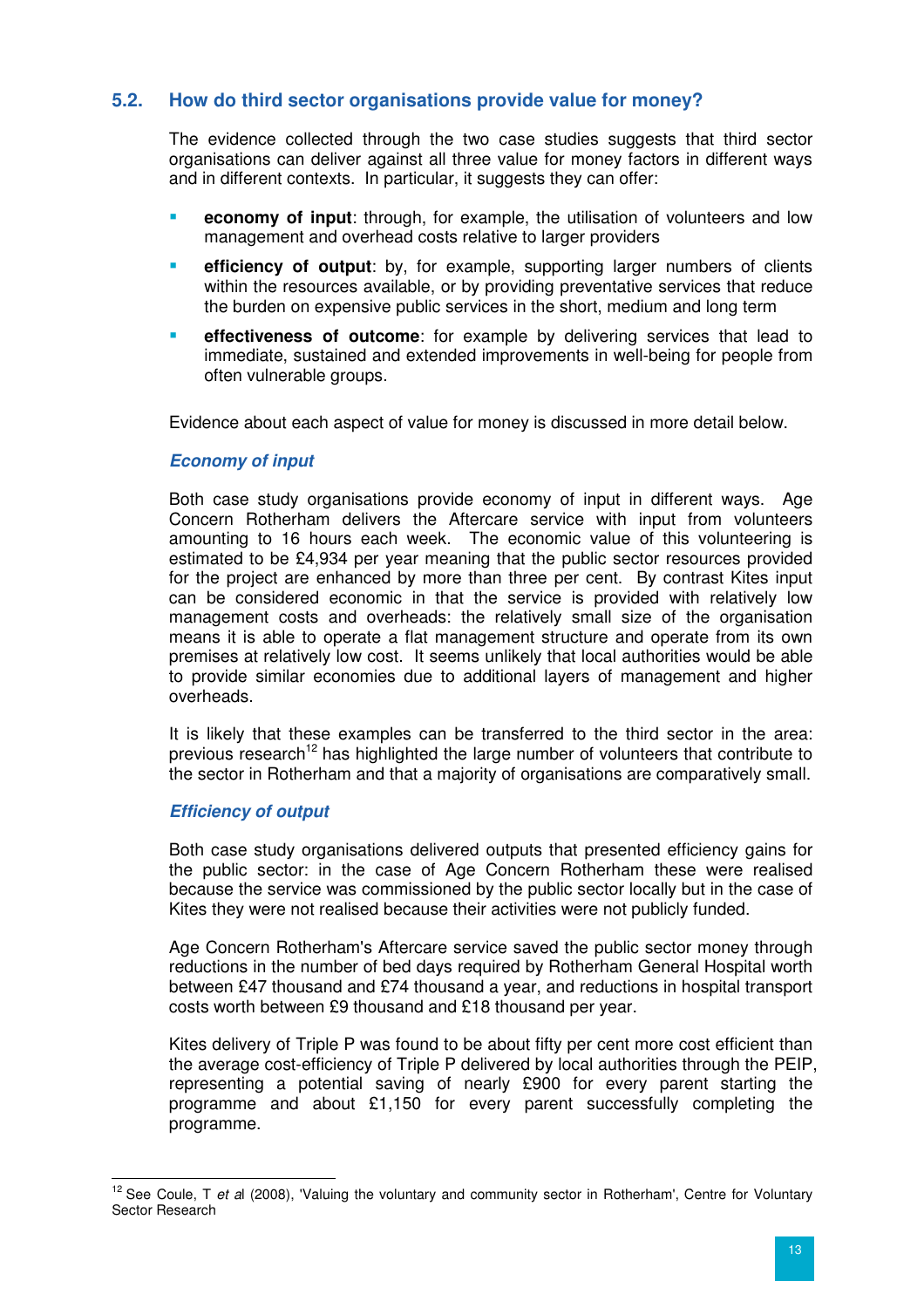#### **Effectiveness of outcome**

Both case studies organisations were found to have supported improvements in the personal well-being of the respective clients. In the case of Kites these were found to have been sustained and extended in all three families revisited for the pilot. Based on the assumption that these improvements in well-being are sustained in a majority of clients a range of further public sector benefits can be estimated.

Anecdotal evidence from public sector stakeholders in the Age Concern Aftercare service suggested that clients were less likely to be readmitted to hospital and make less use of other primary care services than older people not in receipt of such support. This view is supported by evidence from the Department of Health's Partnership for Older People's Project (POPP), which found that services similar to Aftercare created average savings of £277 per client over 3 months. If these savings are applied to the Aftercare service it can be estimated that it leads to savings of £179 thousand over three months and £700 thousand if improvements are sustained for a year.

Kites delivery of Triple P is proven to lead to marked improvements after 12 weeks and there is some evidence that these improvements can be sustained for at least a year. Drawing on the international evidence base around the effectiveness of Triple P it can be estimated that, by preventing conduct disorder, Kites activity could generate long tem public sector savings of nearly £800 thousand for each year of service delivery. Furthermore, each year Kites would only need to prevent between two and three cases of severe conduct disorder, or 32 cases of less severe conduct disorder, to save more resources than it uses.

It should be emphasised that the economic benefits of effective outcomes extend beyond the public sector: clients of both case studies experienced improvements in their personal financial situation as result of the support received. Age Concern Aftercare clients have been supported to claim additional benefits worth more than £73 thousand each year, while a number of Kites clients have been able to engage in vocational further and higher education thanks to the improvements kick-started by the involvement in parenting support.

#### **5.3. Lessons Learned**

There are a number of important lessons from this research for organisations from both the public sector and the third sector. For public sector organisations these relate to the social and economic benefits that third sector organisations can provide and the need to ensure that procurement and commissioning processes are able to identify the services that can deliver *best value* and *value for money*. For third sector organisations the lessons are linked to the importance and challenges associated with collecting evidence about the outcomes they achieve in a way that captures the full social and economic value of what they do.

#### **Lessons for the public sector**

1) **Preventative services delivered by third sector organisations can provide public sector bodies with significant cost savings.** Some of these savings are realised immediately because they relieve some of the pressure on urgent and emergency care interventions while others are realised over a longer period because they reduce demand in areas such as primary care, criminal justice and social services.